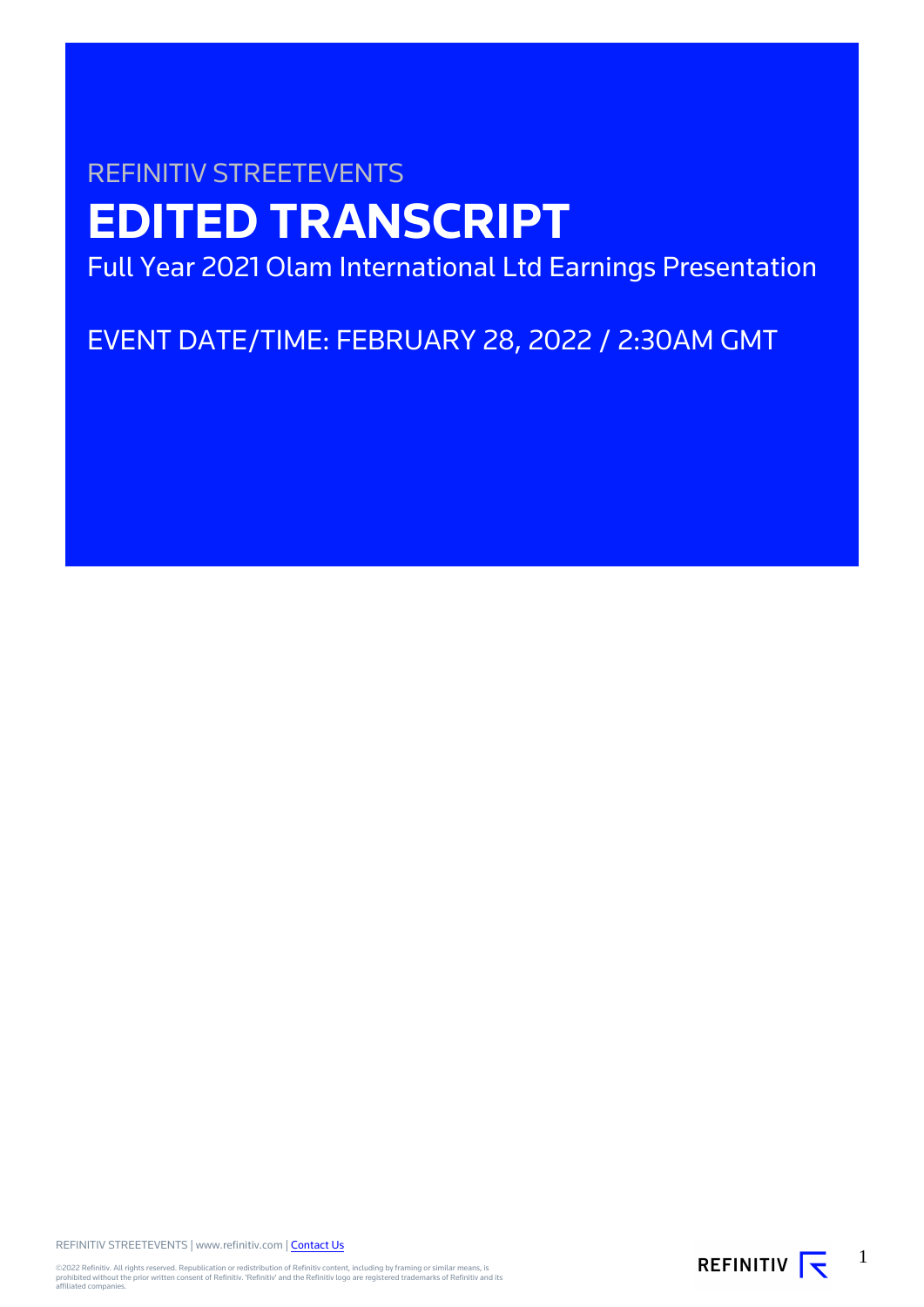#### **CORPORATE PARTICIPANTS**

**Hung Hoeng Chow** Olam International Limited - General Manager of IR **Neelamani Muthukumar** Olam International Limited - MD & Group CFO **Shekhar Anantharaman** Olam International Limited - CEO of Olam Food Ingredients **Sunny George Verghese** Olam International Limited - Co-Founder, Group CEO, CEO of Olam Global Agri & Executive Director

#### **CONFERENCE CALL PARTICIPANTS**

**Alfred Cang** Bloomberg LP - Commodities Markets Reporter **Thilan Wickramasinghe** Maybank Kim Eng Holdings Limited, Research Division - Research Analyst **Wee Kuang Tay** CGS-CIMB Securities International Pte. Ltd. - Analyst **Kentaro Iwamoto** Nikkei - Media

#### **PRESENTATION**

#### **Hung Hoeng Chow Olam International Limited - General Manager of IR**

Good morning, ladies and gentlemen to all who are present today with us right here in Singapore in person, to all who are on the conference line and on the live webcast right now, thank you all for being here and for tuning in to our first results briefing that is run on the hybrid format since COVID-19. I'm Hung Hoeng of Olam's Investor Relations.

Our senior management team represented here by Olam's Co-Founder and Group CEO, Sunny Verghese; our Group CFO, N. Muthukumar; as well as the CEO of OFI, Olam Food Ingredients, A. Shekhar; and myself are very, very pleased that we are able to convene in this form and manner to announce Olam's record results since its inception more than 30 years ago.

We look forward to unveil our results and to tell you how we have been able to achieve these results amid the circumstances we faced last year. And more importantly, how we, Olam, as an organization is transforming itself through its reorganization announced 2 years ago to create greater value as well as how we think this year is going to look like.

To the agenda, please. Sunny will start off the presentation with an update on our reorganization, and Muthu will then explain the group consolidated financials. Following that, we will present the results by operating group. Shekhar as CEO of OFI, will take us through the performance of OFI; Sunny as CEO of Olam Global Agri, now known as Olam Agri and the OIL operating group will tell us about the financial performance of these 2 operating groups. He will further discuss Group's outlook and prospects and conclude the presentation with key takeaways before we commence the questions.

As I close my introduction, I would like to invite Sunny to present -- to begin his presentation. Thank you.

#### **Sunny George Verghese Olam International Limited - Co-Founder, Group CEO, CEO of Olam Global Agri & Executive Director**

Thank you, Hung Hoeng and good morning, ladies and gentlemen. I will first address the progress update on the reorganization of Olam. As most of you would recall, in January of 2020, we had announced transformational restructuring or reorganization of Olam in terms of splitting the company into 3 distinct coherent operating groups. The first of which is the Olam Food Ingredients business, OFI; second Olam Agri; and third, Olam International Limited, the remaining part of the Olam Group.

The objective and the reason we embarked on the restructuring program was to explore strategic options that would illuminate the current value of the various Olam businesses and also develop new pathways that can create further additional value on a sustained basis. And we felt that we will be able to achieve that objective by reorganizing our portfolio by simplifying it and focusing it into 3 distinct operating groups, as I mentioned, with businesses that are more similar in nature, constituting each of these operating groups, and they are, therefore, tied together by an underlying logic. And we then have developed a compelling vision for each of these new operating groups, a distinct equity story as well as a reliable grand plan for creating additional value on a more sustained basis in these 3 operating groups.

The logic for segregating into these 3 operating groups was because we felt that the underlying consumer and food business trends and agri business trends that underpin each of these operating groups is quite idiosyncratic and slightly distinct and different. And therefore,

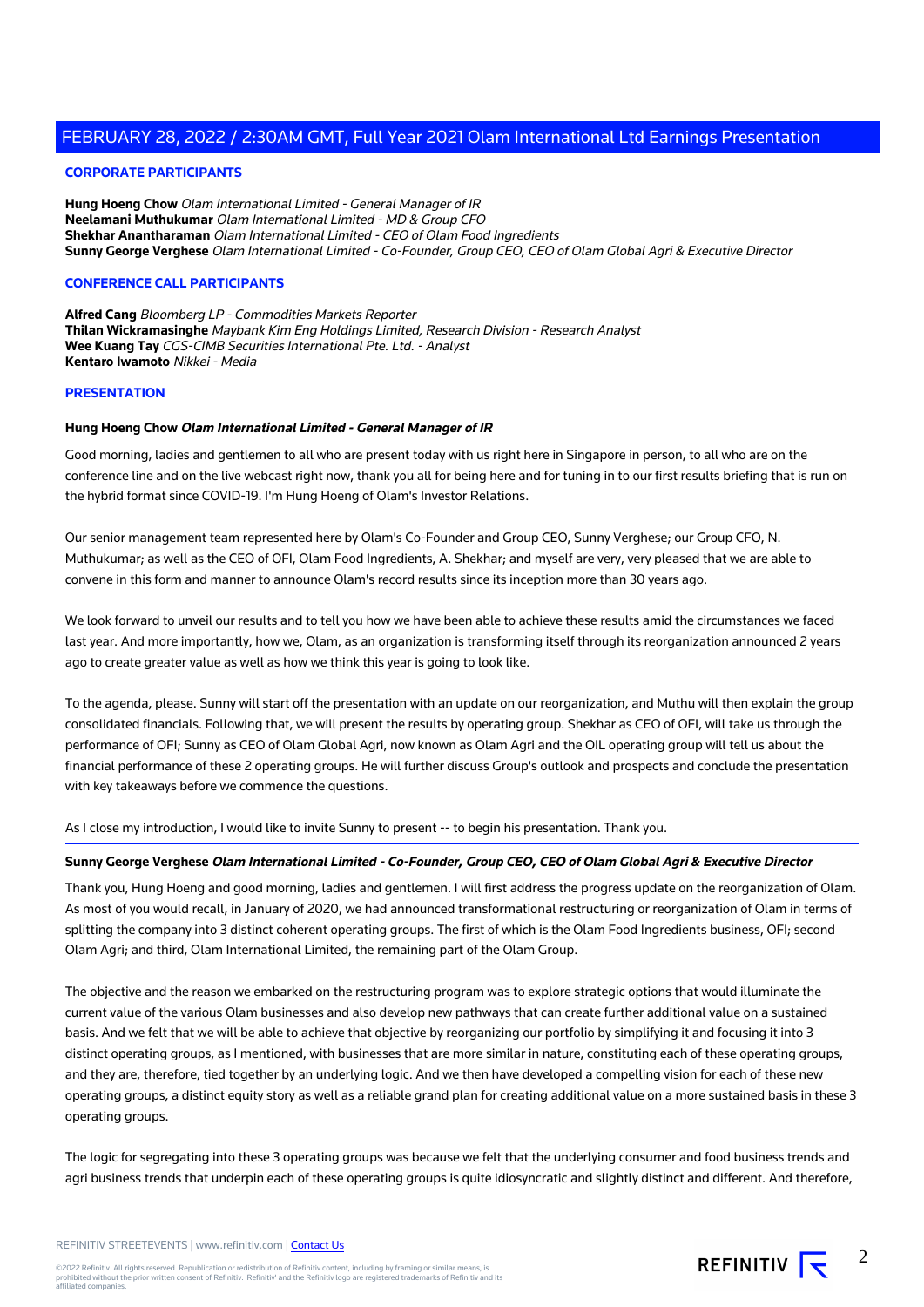the potential investors who are the natural investors for these businesses could also be different. And by restructuring the business in this form and manner, we will increase focus, take these individual operating groups to a full potential, attract the right kind of natural investors for each of these businesses and thereby potentially re-rate the company. So that is the thesis.

On the basis of which we have now organized the company into these 3 distinct operating groups, and we completed substantially the carve-out and separation of these businesses by the end of December 2021. And the first business, the Olam Food Ingredients business, Shekhar, will talk a lot more about this when he presents the results of OFI, but we have envisaged this business to be an attractive play for the growing demand for plant-based natural on-trend, sustainable and healthy food ingredients and food ingredient solutions.

And this business constitutes 5 of our business groups, which is our Cocoa business, the Coffee business, our Dairy business, our Edible Nuts business and our Spices business. And OFI is organized into 2 reporting segments: global sourcing and ingredients and solutions.

The second operating group is Olam Agri, which is positioned as a market-leading and differentiated Food, Feed, Fibre, Agri business focused on high-growth emerging markets. And because of its differentiated business model, asset-light business model, it generates superior returns. And this is catering to a different set of trends underpinning the agribusiness sector, which is the growing demand for food staples like Food, Feed, Fibre, the living essentials of life, which is growing in terms of demand as a result of growing populations, increasing per capita incomes as economies grow and the transition in dietary habits from a carbohydrates cereal-based diet to food and protein-based diet and the emerging concerns around food security because of the global imbalance between supply and demand of food and we have seen food price inflation once again, we are set this year, the last time we saw it was in 2011. The previous episode was in 2009. But it is getting worse, and many governments are getting worried about food security, particularly in countries which are importing a lot of their food.

This operating group consists of our Grains business, our Oilseeds business, our Integrated Animal Feeds and Proteins Business, our Edible Oil business, our Rice Specialty Grains and Seeds business our Wood business, our Rubber business, our Fibre Cotton Business and our Commodity Financial Services business. This business is organized in 2 platforms, the Food & Feed platform, the fiber agri industrials and ag services platform. And within these 2 platforms, we have 3 subsegments. In the Food & Feed, we have 2 subsegments: one is Origination & Merchandising, Food & Feed and the second is Processing & Value-added, Food & Feed business.

And then the final piece is the remaining part of Olam, which is OIL, which will cease to trade as OIL. And in place, we will have Olam Group once the scheme becomes effective, which is expected to be around the 15th of March. So everybody owns a share of Olam International Limited, will now have share of Olam Group Limited, OGL, and that 1 share will be given free of charge and without any stamp duties and taxes. So that structure will be effective from the 15th of March -- expected by the 15th of March.

So what is Olam Group Limited or OIL going to constitute of basically 4 things. Firstly, it provide stewardship during the interim period as OFI prepares to list and concurrently demerge and then also a stewardship for the Olam Agri business and the remaining part of the Olam Group.

Secondly, it will warehouse and responsibly divest the assets and businesses that we are earmarked for exit in our 2019-2024 Strategic Plan. As you will recall, we had decided to exit 4 business units, 17 SBUs and about 28 assets. Of the 28 assets, we have sold roughly 11 of those assets. We have reinjected 10 of those assets back into OFI after the restructuring and Olam Agri. And therefore, what is left for us to sell now is approximately 7 assets, which over the course of the next couple of years, we will responsibly divest those assets earmarked for example.

The third thing that Olam International or Olam Group Limited will do is really to nurture the gestating assets that we are gestating our Olam Palm Gabon plantation business, our Packaged Foods consumer business in Africa as well as our ARISE Logistics & Infrastructure business, which is organized into 3 verticals -- the integrated industrial zones, which is the special economic zones, the infrastructure services and the Port & Logistics business. As you know, post the year-end, we have already announced the full remainder sale of a stake into these verticals, the ARISE Integrated Industrial Platform as well as the ARISE Infrastructure Services, and by the end of '22, we hope to be able to sell our remaining stake in the last Infrastructure & Logistics platform, which is our Ports & Logistics business. So that is our gestating assets. We will partially monetize or fully monetize these assets over time at the appropriate time.

REFINITIV STREETEVENTS | www.refinitiv.com | [Contact Us](https://www.refinitiv.com/en/contact-us)

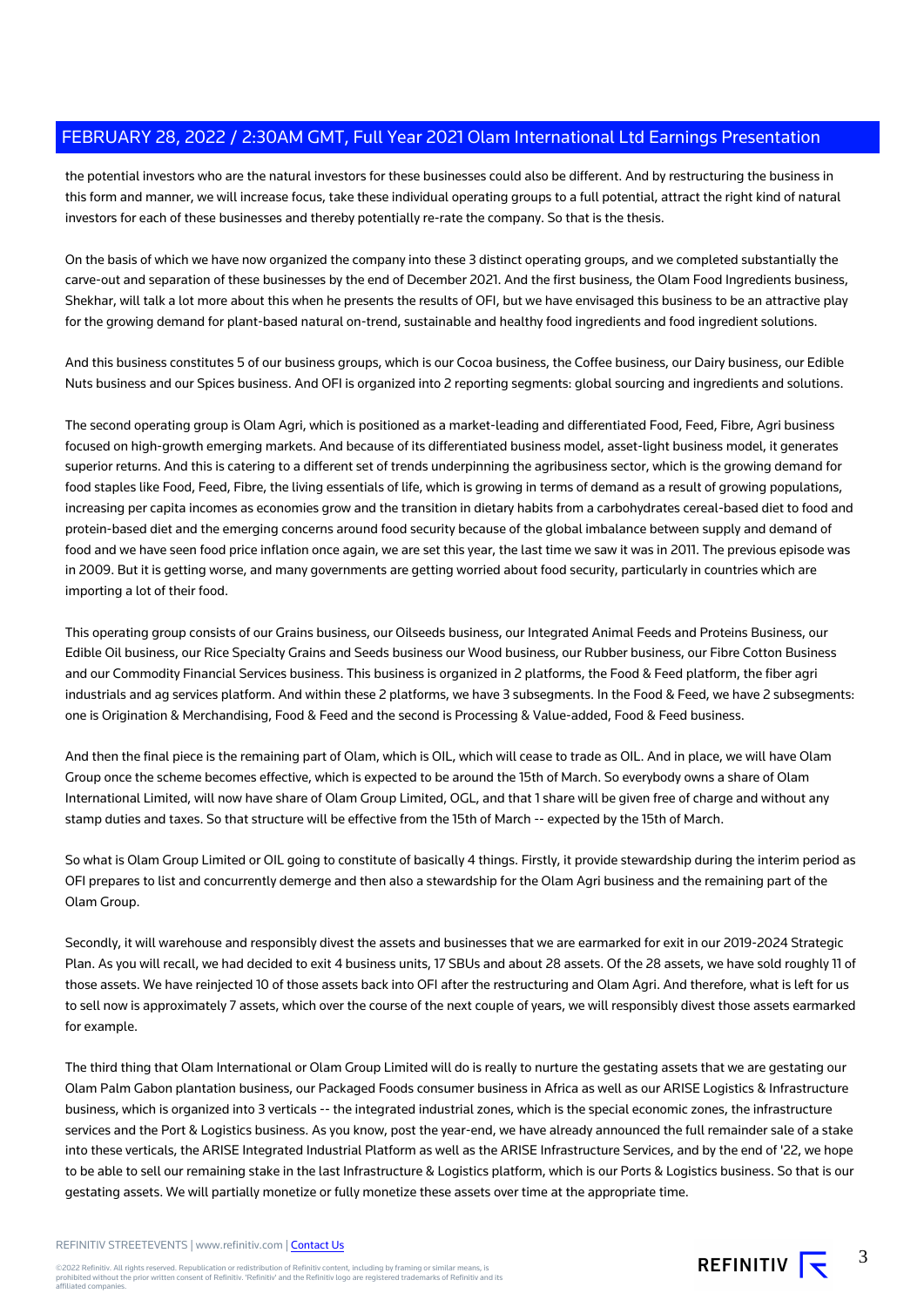The next activity of the Olam Group is to nurture and develop our engine to businesses. These are our sustainability and digital start-up businesses. We are incubating 6 ideas as we speak. And that is the other role that Olam Group Limited or OIL will have.

And finally, we are carving out and separating our IT and IT-related services under a vehicle called Olam Technology and Business Services company (OTBS). This entity will be responsible for providing IT, cybersecurity and information security services, digital services as well as back-office shared services for all the erstwhile Olam Group companies. So OFI, Olam Agri, Olam Ventures and OGH, Olam Global Holdings under a long-term service agreement, which will be a 10-year service agreement. And with that, we expect this OTBS business also to look to develop third-party business opportunities in the same areas of IT and IT-related services.

So that is the reorganized Olam. It has taken us 33 years to build this company. And now it has taken us 3 years to plan and execute this restructuring and this reorganization. And as you can see from the results, with Muthu will present very shortly in both 2020 results as well as in the '21 results that he'll present today. You will see already the benefits of this reorganization flowing through in significantly enhanced performance for all the operating groups within Olam. So that focus has really yielded the results. The reorganization is really working for us.

We had said that we will execute the reorganization in 4 steps. 3 of these 4 steps is completed. We are now on the fourth step of execution. The first step was to resegment the business that has been done resegmenting into 3 operating groups and within the 3 operating groups, new reporting segments and within the reporting segments, developing new key metrics, performance metrics in which we will communicate our results. We have done that for the 2020 first half and second half results and the full year results. We are now doing it for the '21 results along these new operating groups, new reporting segments and new performance metrics.

The second step was to reorganize our business along these 3 new operating groups, which included designing and institutionalizing a targeted operating model for each of these operating groups in terms of the functional -- embedding the functions, embedding the country management structures, the businesses within these 3 separate operating groups, developing a dedicated leadership and management teams for the 3 operating groups. And then looking at the capability gaps to execute the new game plan for each of these 3 operating groups by bringing in the talent that we need to execute the plan going forward. That process has also been completed now.

And we have also completed step 3, which is a very complex carve-out and separation process with Muthu and his team did with great dexterity and on budget, on time. We had 250 entities across 67 countries, taking all the assets, liabilities, cash, people from all of these entities and then deploying them into the new operating groups was a very complex and intricate program and Muthu as the Head of Separation along with his team did a fantastic job in completing that separation and carve-out substantially. We have a few things to tie up in the first quarter of this year, but 95% of the separation is already done by the end of December as planned and as expected.

We are now in the last phase of this execution, and that includes 2 things for OFI. It basically includes planning and launching the IPO of OFI in London and concurrent listing in Singapore, expected to be in the second quarter of this year. Shekhar will talk more about that. And we are controlling everything that we can control and making sure that we can complete that IPO and the concurrent demerger of OFI from the Olam Group in the second quarter of this year.

The second part of the fourth stage is for Olam Agri. We are exploring 2 main strategic options. One option is to attract and bring in substantial strategic minority investors into the company via a private placement and a secondary sale of shares by OIL or the OG group to these minority investors and/or the second part of the strategic option for Olam Agri is to prepare the company for an IPO and demerger on a sequential basis after the OFI IPO and demerger because I think it will not be advisable to do 2 IPOs, 2 demergers at the same time. So we'll leave some sufficient cap in terms of timing between the first IPO demerger and potentially the second IPO demerger. So we are currently in Phase 4 of this execution, which will complete, as I just mentioned.

So this is what the Olam structure is now looking like. So the corporate structure now after the separation is the first graph on your left hand side, where OFI is being separated and will be now a wholly owned subsidiary of OIL. And then the rest of the Olam Group is organized under Olam Holdings and within Olam Holdings, Olam Global Agri Holdings and Olam Global Holdings and the Olam Technology and Business Service, OGH, Olam Global Holdings is today holding Olam Ventures. Eventually, Olam Ventures will also be



4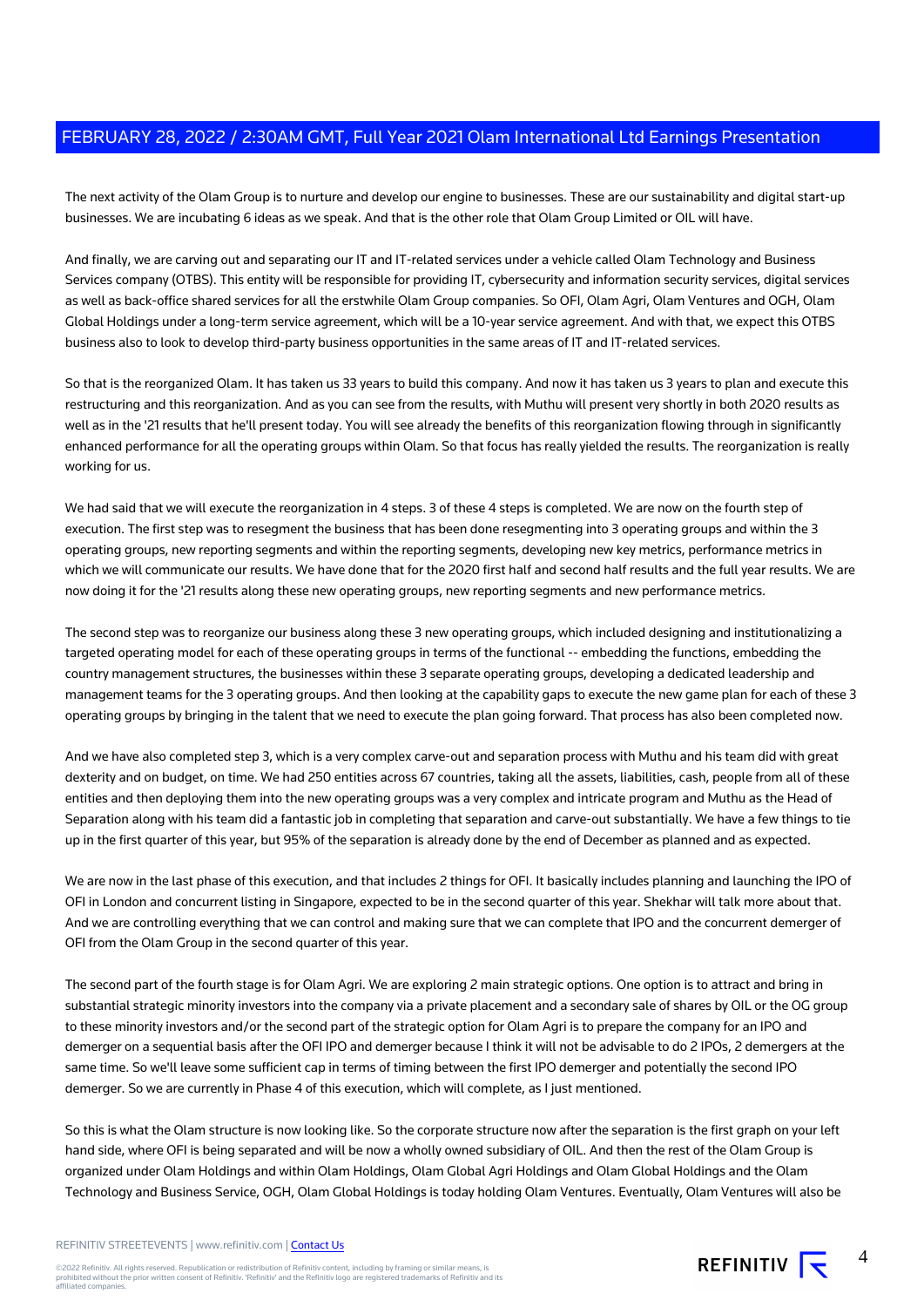separated as a distinct entity. And therefore, that is the structure we have at the end of December 2021 or the beginning of January 2022, the one on the left-hand side.

On the 18th of February, our shareholders approved our scheme of arrangement by which we are preparing the Olam organization structure such that it will enable us to pursue the strategic options that I outlined, which is the IPO of OFI and the concurrent demerger of OFI. So we got an overwhelming mandate from our shareholders. More than 90% of Olam shareholders participated in the voting, and 99.99% of the shareholders, therefore, with the overwhelming majority have approved the scheme of arrangement. We have now got a court hearing date for the 3rd of March. And if the court hearing progresses successfully, then we expect the scheme to be effective from the 15th of March this year.

So once that is done, we have now interposed 2 new companies, recently incorporated companies between the shareholder and OIL. One is OFI Group Limited, OFIGL, which is a U.K. incorporated company, today 100% subsidiary of Olam International. And then we have incorporated a second company in Singapore called Olam Group Limited. These 2 companies are now interposed between OIL and the existing shareholders of OIL. So that is the structure that we will have on the 15th of March once the scheme becomes effective. Scheme has been approved by the shareholders. It has to become effective because the court has to pass the -- has to approve that. And then once we complete the combined transactions, which is a scheme of arrangement which has been approved, the dividend in-specie to deal with the structure as an essential stuff for the restructuring.

The third is the proposed disposal, which is the permission from the shareholders to sell a secondary tranche of shares in OFI during the OFI IPO. The fourth is potential dilution, which is to get shareholder approval to raise IPO proceeds through primary offering.

And finally, it is about the proposed distribution, which is distribution in specie to the OFI shareholders or the remaining shareholding from -- that is being held by Olam Group that will be transferred directly to the Olam shareholders.

Once all that is done, OFI, which will be held by OFIGL will be completely separate, distinct fully spun-off independent entity from the rest of the Olam Group. The rest of the Olam Group then will have Olam Agri Holdings, which will own Olam Agri, it will have OGH, which will own all the gestating assets, exiting assets and Olam Ventures currently. And then finally, it will have OTBS, Olam Technology and Business Service Solutions. So this is what the structure will look like.

So just as a summary slide, the company has now substantially as you've seen, as I've explained, completed the carve-out and separation of its business into these 3 distinct operating groups. The company now has sought and received shareholder approval to implement the reorganization by way of a scheme of arrangement and by way of these combined 4 proposed transactions. And once the scheme is effective around the 15th of March, Olam Group Limited will replace Olam International Limited as a listed entity.

And the IPO of OFIGL in London will take place. and OFIGL is planning to list in both London and Singapore, as I've mentioned, and there will be a public offering of shares of OFIGL both through a primary issuance and a secondary issuance. And therefore, this reorganization will serve to significantly streamline a diverse Olam portfolio that has grown and diversified over the last 33 years. This will, we believe, provide a significant driver to enhance shareholder value and will mark a very critical milestone in our journey to deliver to our shareholders on the promise of the reorganization and transformation restructuring plan that we announced in January of 2020.

With that, I would like to hand over to Muthu to walk us through the group consolidated financial results.

#### **Neelamani Muthukumar Olam International Limited - MD & Group CFO**

Thank you, Sunny. Good morning, ladies and gentlemen. A warm welcome once again for Olam's 2021 Group financial highlights presentation. As Sunny had mentioned, it has been a banner year for Olam in terms of record PATMI and operational PATMI delivery, the best ever in the last 33 years of Olam Group's history.

In terms of the overall results at a glance, we recorded sales volume of 45 million tonnes, a 2.3% increase over 2020. More importantly, because of the structural demand that was coming up for our agri portfolio and also the recovery from COVID-19, there has been an upsurge on commodity prices, and that had resulted in a 31.2% increase in our revenues of SGD 47 billion. Our EBIT which is a financial

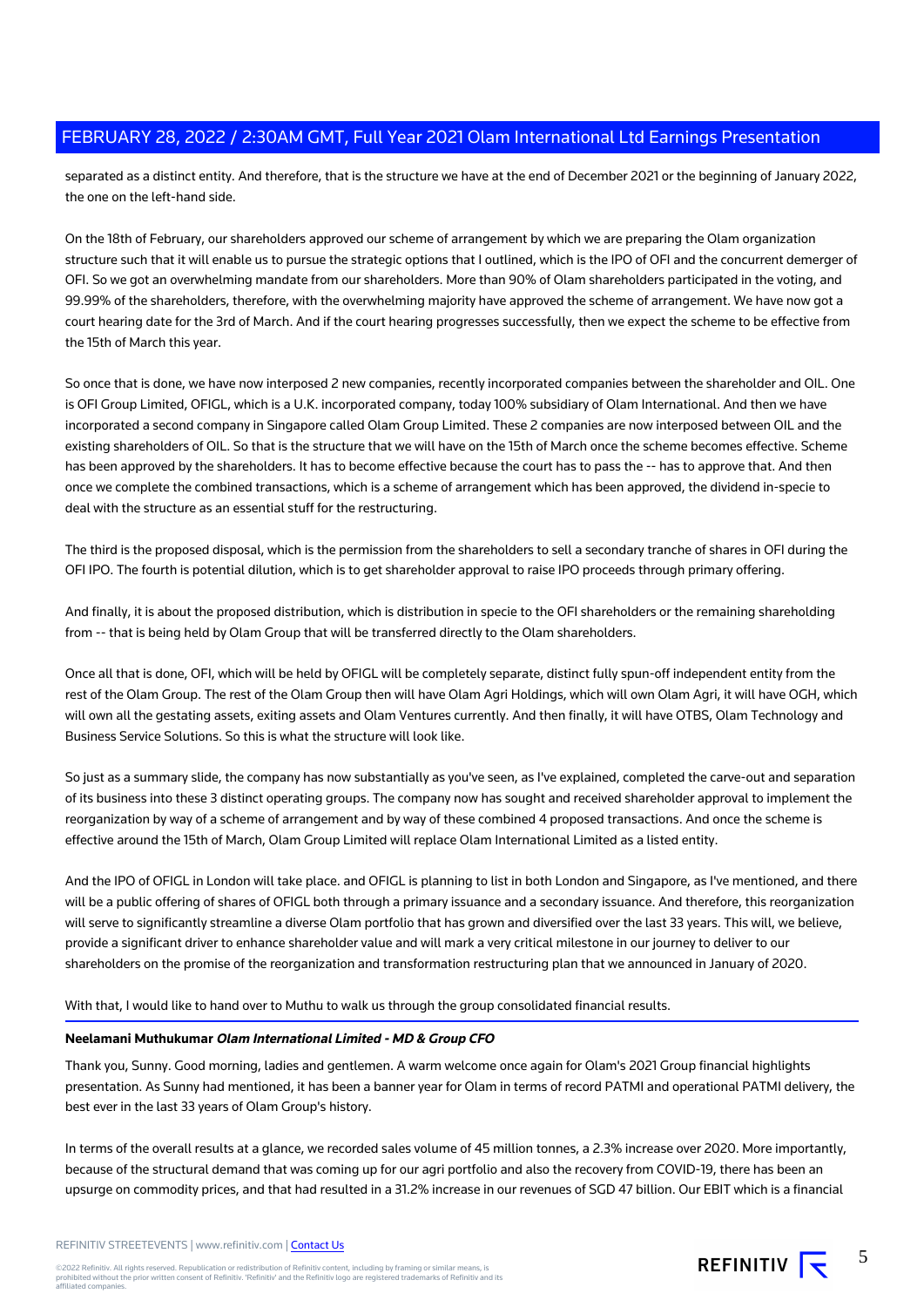metric that we track and report, grew 33% to S\$1.42 billion, up from S\$1.07 billion for 2020. PATMI grew 179% to S\$686 million, up from S\$246 million. And the second important financial metric that we track and report - our operational PATMI grew 42% to S\$961 million, just shy of S\$1 billion for 2021. We recorded a negative free cash flow to equity of S\$1 billion, primarily on account of the strategic investment that we made and that I will talk about in the subsequent slides.

And even a consequence of significant increase in commodity prices, our ability to manage working capital in a very disciplined fashion has resulted in maintaining our gearing at 1.72x, consistent with what we had in 2020. And that can be clearly seen from the reflection of the overall cash to cash cycle of [58] days (corrected by the company after the call) in 2021, down from 73 days that we had at the end of 2020.

We talked about the 179% increase in PATMI to S\$686 million. OFI recorded an EBIT growth of 17% and Olam Agri recorded an EBIT growth of 51.5%, an overall 33% increase at the portfolio level. Operational ROE grew almost 15%, 5.6% from 11.2% to 16.8%, a significant increase in 2021.

We had a very strong cash position of S\$4.3 billion, an adequate liquidity position, as we went through this reorganization plan and debt restructuring plan that many of my banking colleagues here are well aware of. We continue to access diversified debt instruments through the year in 2021, and we are poised to again tap the market in 2022 in a similar fashion. Our equity position significantly strengthened because of higher retained earnings and as well as the rights issue that we did in the middle of 2021. I talked about gearing. We maintained that at 1.72x. And more importantly, adjusted gearing, net of RMI and secured receivables stood at a very healthy 0.75x at the end of 2021. I'm delighted to announce that our Board of Directors have declared a second interim dividend of S\$0.045 or a total of S\$0.085 for 2021 as compared to S\$0.075 that we declared totally for 2020.

If we move on to look at consolidated results by operating group. As you can see, the 45 million tonnes that we had recorded our sales volume, roughly 89.4% was recorded at Olam Agri. Around 9% of volumes were from OFI and the remaining from the rest of Olam Group. In terms of sales revenue, which grew 47% on a year-on-year at S\$47 billion, a 31.2% increase on a year-on-year basis. Here again, 66.5% was from Olam Agri, 31% from OFI and the rest from the Olam Group. EBIT, which grew by 33%, roughly 61.6% from OFI, 58.9% from Olam Agri and the rest from the rest of the Olam Group.

And finally, in terms of invested capital, just about SGD 19 billion, which grew 14% on account of significant investments that we made both organic and inorganic during the year as well as due to increase in commodity prices resulting in working capital increase, roughly 58.9% was from OFI, roughly 28% from Olam Agri and the rest of 13.5% with the remaining Olam Group.

Volume grew both in OFI and OGA marginal growth and roughly 2.3% at the portfolio level. And OIL had a degrowth of volumes in line with exits that we have done during 2020 and 2021. In terms of EBIT, it increased to S\$1.4 billion, a 33% increase on a year-on-year basis. Here again, OFI grew by [\$126] million (corrected by the company after the call), Olam Agri grew by S\$256 million and OIL, the rest of the group had an increase in EBIT losses, primarily because of more plantations coming into maturity and we have period costs that we had to record.

In terms of operational PATMI and reported PATMI. Reported PATMI grew 179% to S\$686 million, primarily because of strong EBIT growth and offset by lower exceptional items. However, we had to provide for higher taxes on account of higher profit during the year, up from S\$246 million to S\$686 million. Operational PATMI grew 42% from S\$678 million to S\$961 million.

I talked about a 14% increase in invested capital, primarily both on fixed capital and working capital. Fixed capital due to the investments that we made, especially in the spices business in the U.S., including the transformational acquisition that OFI made the middle of last year, the acquisition of Olde Thompson as well as other organic CapEx investments in the rest of the group.

Working capital also grew by S\$1 billion because of significant increase in commodity prices over 2020. As I had mentioned before, due to disciplined working capital management through 2021, we have been able to maintain our net gearing at 1.72x, consistent with what we had ended 2020 with.

REFINITIV STREETEVENTS | www.refinitiv.com | [Contact Us](https://www.refinitiv.com/en/contact-us)



6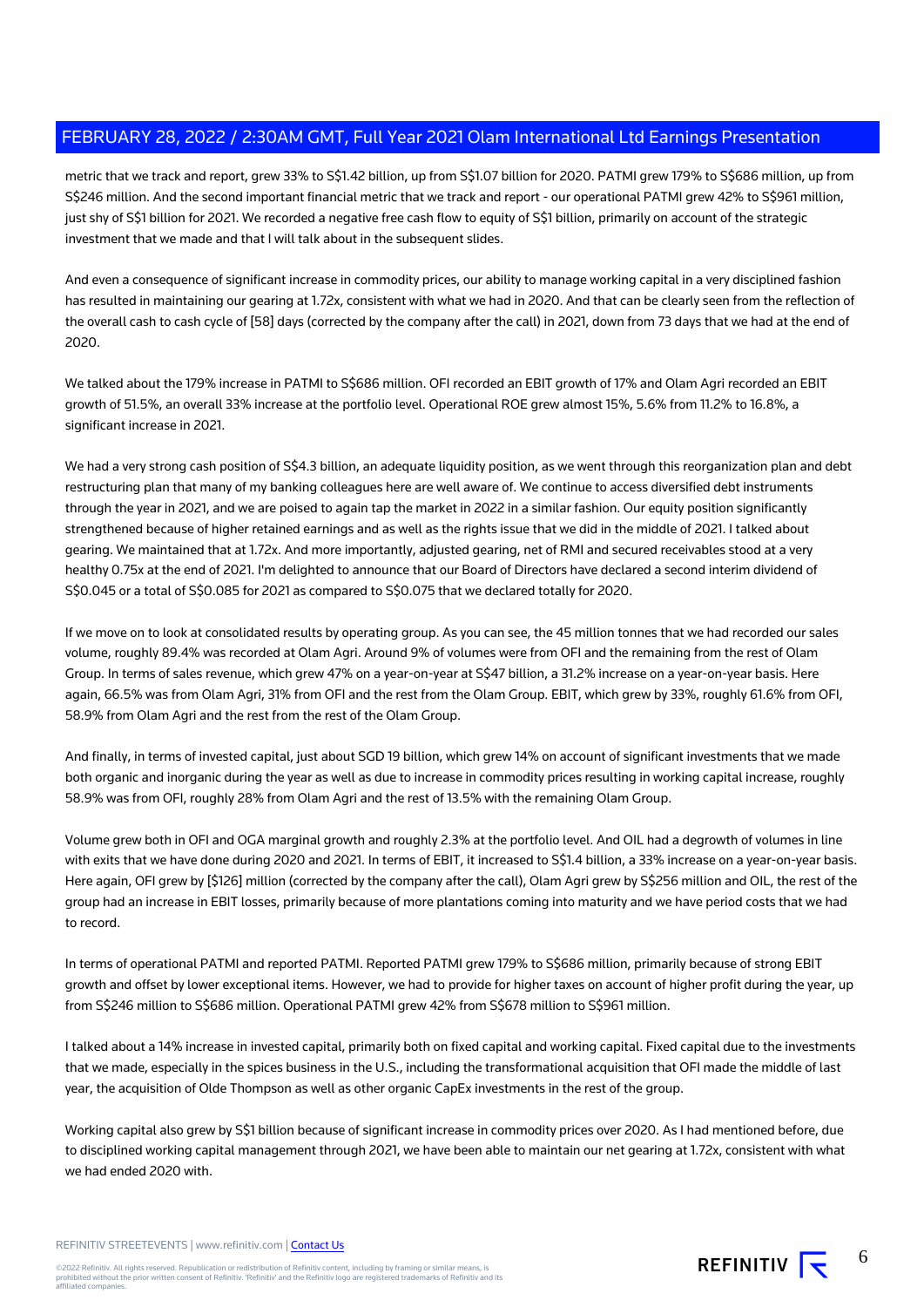Free cash flow to equity was a negative SGD 1 billion, in line with the strategic investment that I talked about in the last slide, where we had invested more than S\$1.3 billion on acquisition of Olde Thompson's, our chili peppers business as well as some organic CapEx investments that we have done across the group.

Very strong liquidity position. You can see that from a S\$16 billion of gross debt portfolio, we have S\$5.6 billion of headroom as we ended 2021. I would like to take an opportunity to thank all our lenders, including bondholders or perpetual securities holders, our relationship with our banks and all our other stakeholders who have been unwaveringly supporting us through this complex restructuring that we had been going through 2021. And many of you have already provided your consent for our debt restructuring plan as we optimize our debt portfolio for all the 3 operating groups and ensure that we have an optimal capital structure for all the 3 operating groups.

With that, I hand over to Shekhar to take us through the OFI segmental performance. Thank you.

#### **Shekhar Anantharaman Olam International Limited - CEO of Olam Food Ingredients**

Thank you, Muthu, and a very good morning to all of you. It's a real pleasure to see at least some people in the room. It's been 2 years since we had the opportunity meet each other and very pleased to talk about OFI today. So when we met last for the half yearly results in August, there's been a significant amount of things happening in OFI. So the first is a look of OFI. And you can see the bright colors behind me. We launched the new brand in October, as you might have seen. Along with the new brand, we also announced the new purpose of OFI, which is be the change of good food and a healthy future. Simple words, but they mean very, very much to all of us in OFI and indeed all of Olam.

And you'll see that the brand as well as the purpose carries for the rich legacy of the last 32 years of Olam, while creating a platform for a very exciting future that OFI has. And so that is one aspect of it. But alongside that, as Sunny was talking about the reorganization, the focus for OFI has been that it is right at the front and center of some very key structural consumer trends, which are very exciting and for which OFI is uniquely prepared and position in terms of the future.

And so that has meant that there's been a lot of changes in the organization in terms of new capabilities, retooling the existing organization and significant investments in innovation, in marketing and consumer insight, in changing our key account management structure, meeting digitization across the chain, bringing in very different form of sustainability impact creation, reporting in terms of what we do across our various product platforms. And so a lot, and many changes happening to support the strategy, to support the reorganized business. And I'm sure you'll see that in the results that I'll talk about in a minute.

The last bit, we can rebrand, we can create new purpose. We can put in a lot of capabilities. But really, the rubber hits the road with the customers. And the biggest thing that I'd like to kind of point out here is the kind of customer traction we've got, not just in the last 6 months, but over the last couple of years, as we have reorganized ourselves and provided the entire portfolio of OFI, which is linked together by the common customers that we service, the common categories and end use consumption category that we service, the common channels of private label food service and the common capability that bring OFI together, which is the whole rationale for this reorganization. So I think that is really what's been happening, not just the last 6 months, but over the last couple of years of this reorganization.

And the last bit as we go through the whole process of separation and carve out and thank you all for your resounding support for the scheme of arrangement last month and earlier this month. And so OFI in itself has been preparing for a potential listing on the premium segment of the London Stock Exchange with a concurrent secondary listing in Singapore. And pleased to also say that we are progressing that well. Of course, recent events have, we will see what happens in the market.

But what I would like to say is that we are ready. When we started this reorganization 3 years ago, we weren't trying to time a bullish IPO market last year or anything like that. This was very planned deliberate, disciplined approach to unlocking value for all our shareholders for all of Olam. And therefore, in OFI, we have done whatever we needed to do to reorganize the business, to position it for the future and then prepare for an IPO, and we will see how that progresses over the next coming months.

The last bit I'd like to point out is that in preparation for its independent future post the demerger and listing, we have also appointed a

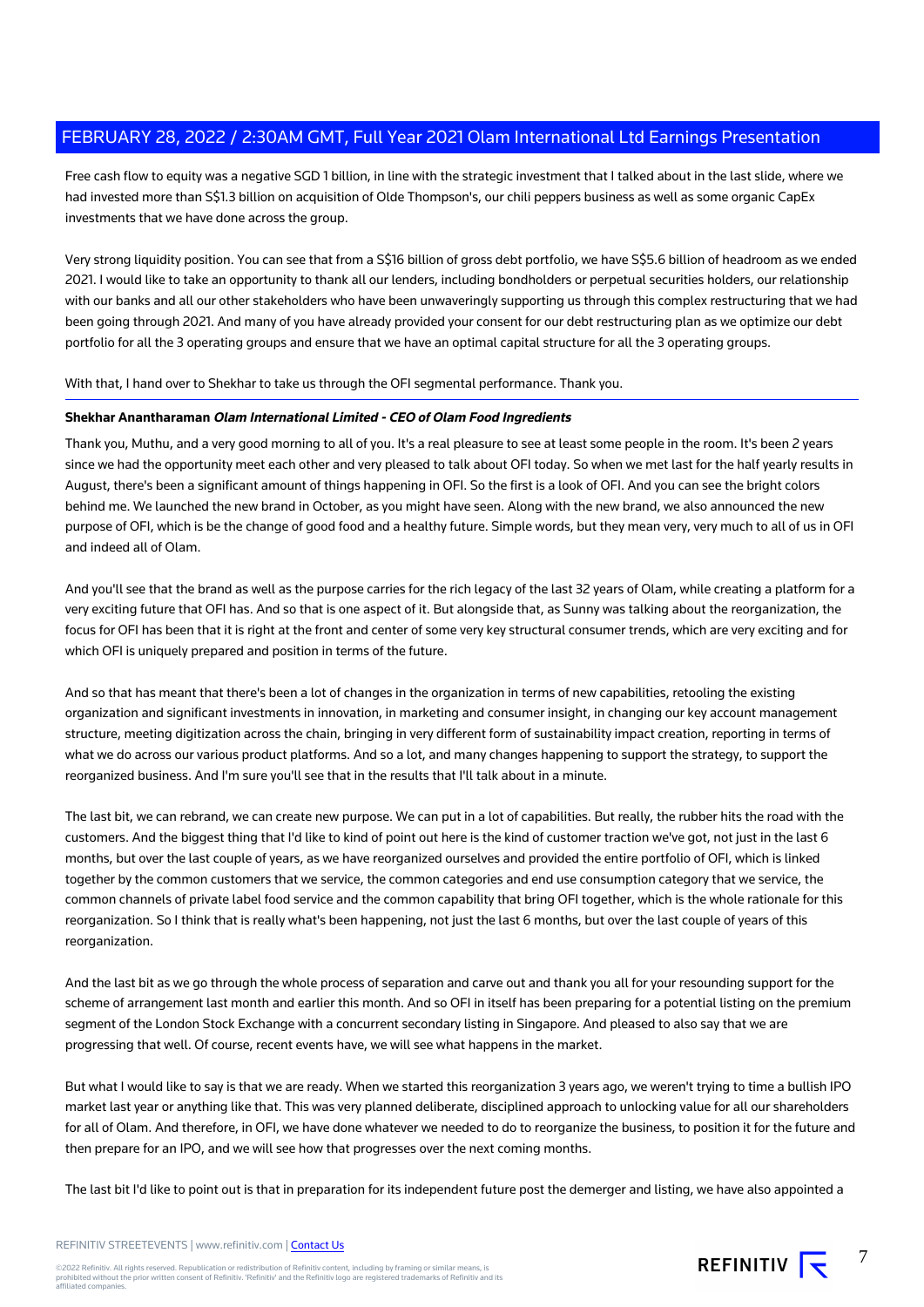new Board. And you would have seen those announcements. Niall FitzGerald joined us as the Chairman in September. And subsequent to that, 5 NEDs have also joined us, so it's an operating board, it's an operating company, and it's a company going forward with a lot of excitement as you will see in the results.

So moving on. So what is OFI today? So end of 2021, it's almost S\$15 billion in sales, S\$1.2 billion in EBITDA and almost S\$900 million in EBIT. We are spread across 50 countries with over 110 manufacturing facilities, 14 innovation centers and servicing customers across the globe. All the big names, where as a large CPG multinationals, all the regional brands and champions, the large or small format retailers, all the foodservice chains, OFI today provides solutions, ingredients and solutions, sustainable, traceable solutions across cocoa, coffee, nuts, spices and dairy, but more importantly, across categories of consumption that all of us can relate to. The bakery, the confectionary, the beverage, the snacking and which find usage across these integrated platforms. So that's what we have built today.

If you look at the rationale for OFI that resulted in the reorganization 2 years ago and the organization that we are building, it's bringing together 5 leading platforms, which are servicing very large end-use consumption categories. So while it's a business which is SGD 15 billion in sales, roughly USD 11 billion in turnover, it's a sizable business of relevant scale, but what's more exciting is that it is servicing a target addressable market across these end-use categories, which is \$750 billion in size and growing at 5% to 6%. So that's the runway for OFI, not in terms of volume, not in terms of turnover, but in terms of value pool that we can provide, we can add value to our customers and make value for all our stakeholders.

And we do that because, not just because it's an idea, that happened 2 years ago. We have built over the last 32 years 5 very strong integrated platforms, which offer an integrated capacity to service right from the producing countries to the consumption centers and all the major consumption markets. We have built a digital capacity on top of that integrated physical network, and an innovation capacity from plant science to product development, which delivers these ingredients and solution to our customers. So that is how we are participating in this large opportunity.

And within this, because of this nature of this integrated platforms and how we have built around that, we offer a very unique differentiated sustainability proposition to our customers. Today, every CEO of every food company in the world is going out there and wanting to commit to a sustainable, traceable supply chain and OFI offers the how.

And it is not just the capacity to provide provenance and traceability. It is the ability to create sustainability impact, whether it's on the social front, livelihood front, environmental front. And that capacity is what we deliver to our customers in a unique form through our proprietary insights platform AtSource, which the customer is able to curate their own sustainability journey, define the metrics that they want to track, and then we are able to deliver that along with the product and solutions that we are offering. That is really the part of that integrated capacity that we have built across these platforms.

And all this is what is making us really a very different supplier, a partner of choice to our customers globally. So this is a business which is not going out looking for new customers. Obviously, we always are happy to have more customers. But what we are really focusing on is doing more with our existing customers, selling more to them, cross-selling our portfolio, upselling and creating that additional value across our customers, across these end-use consumption categories where our focus and our platforms offer a really differentiated proposition.

You all are well aware about Olam's entrepreneurial DNA, the experience and expertise that we have built. And I believe the one thing beyond all the other things that I've mentioned, which will really be the predictor for our future success is that entrepreneurial growth DNA that is there in every member of OFI, whether old or new, who are joining us as we speak, and carrying that forward from the Olam legacy that we have over the last 32 years, that is going to be a very critical part of our future. And it's a mix of this strategy, this capacity to execute that we have built is really translating into that proven repeatable growth engine.

And at this size, it's a business which is still in the last 5 years, growing at 8% CAGR. It is improving margins conveying that capacity to expand margins, which is a strategy for OFI. It is doing that at improved returns despite the kind of pressures on inflation that we are all seeing across the portfolio. And that capacity is both organic and predominantly organic, with very targeted inorganic where we see the capacity to transform like we did last year as we were investing for even as we are going through this reorganization. Even as we are

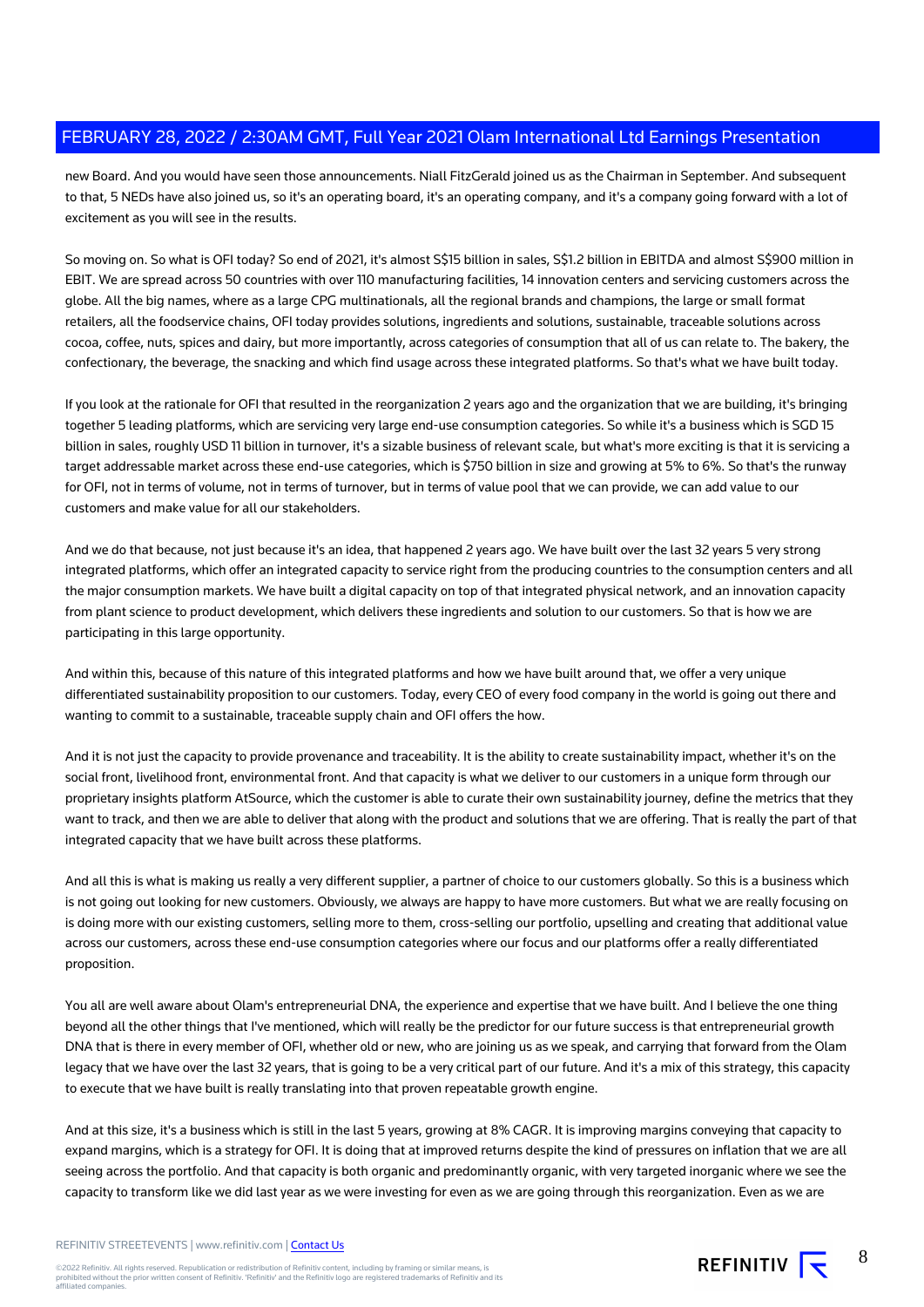going through COVID, we were investing behind the strategy in terms of Olde Thompson or the chili peppers business of Mizkan. So we have created this engine for growth, which has been built over the last 30 years, but even over the last 5 years, has been moving and transforming itself. So it's still a business in the making. It's not done. There's a lot to do. But I hope that the results ahead or the results for this year and over the last 5 years, will show you that it is surely but steadily moving in that direction.

So which brings me to the results, but I thought it would be important for you to understand the context of these results within the context of the whole reorganization and what we are doing in OFI. So very pleased to announce the full year results for '21, which are showing a 13% growth in volume and almost 17% growth in EBIT. And that focus on growing EBIT higher than our volume growth is really the proxy for the strategy of value addition and value creation for our customers as well as for ourselves.

And you can see that across both the segments. So we've got 2 reporting segments, as Sunny outlined at the start, global sourcing, and we have been reporting it in these 2 segments for the last from, since August 2020. So both these segments are 2 pillars of an integrated business: the global sourcing, which drives the capacity to source as close to the farm and retain the sustainability, retain the provenance and creating sustainable impact. That global sourcing capacity that we have built. On top of which, we are building the capacity to create more ingredients, create more solutions, whether it's single product solutions, whether it's multi-product solutions, whether it's category solutions and private label of food service. And that is really the 2 pillars of this business. And you can see that the EBIT growth signifies that approach and shows that, that approach is yielding results both in terms of EBIT growth and margin growth.

On the invested capital, we have seen a fairly significant growth, as Muthu was highlighting. One part because of the acquisition that we have done last year. The other part because of the increase in input raw material prices which has meant that there's a higher working capital, and you'll see that especially in the Ingredients & Solutions business, where we are carrying a lot of inventory on a sole basis for our customers. So that is where the invested capital has gone through.

I must highlight that in these results, we don't have the full annualized earnings of Olde Thompson and the acquisition that happened last year. So while the capital is all invested, the earnings are not fully flown through at least. The full annualized earnings are not flowing through, which we will see in the coming year.

Talking about the segmental breakup on global sourcing, we had an exceptional year. So even within the larger performance of OFI as a whole, the global sourcing part of our business across our platforms did very well. And this is a signal that during this very tough period where we had periods of illiquidity, periods where internal logistics or shutdown, periods where harvesting was hurt because people couldn't get to the farms, we were able to maintain across all our producing countries, all our origination operations. We were able to keep the wheel spinning, keep the shipments going.

And a tremendous effort by the people on the ground who have managed to maintain that offering solutions. So the problems are real for us as much as anybody else. But the capacity on the ground to keep delivering and providing options to our customers when this port shutdown or that origin shutdown, that has really resulted in the real, I would think, the traction from the customers who have given us this capacity to improve EBIT.

So almost a 24% increase in EBIT. It is obviously an exceptional result. We think that this will correct itself in '22, but still a very, an exceptional performance. And this was despite the fact that on almonds, probably the only product in our portfolio where prices are not going up, we did have a subpar performance because of low prices, which persisted through the year and also as we speak now.

Invested capital, again, within the sourcing business, there was a lot of focus on managing working capital and operating cycle times efficiently, managing shipments. So despite the higher prices, the global sourcing business managed its working capital very efficiently and then ensure that captive volumes were handed over to the Ingredients & Solutions business for their delivery onwards to the customer. Which brings me to the Ingredients & Solutions business, which also grew EBIT by 10%, which was moderate compared to performance of the Global Sourcing business.

But like I mentioned, there are 2 reasons for this. One, which I outlined about the acquisitions, the full annualized impact of the acquisition still not flowing through. But also, especially in the U.S. where there is a lot of our Ingredients & Solutions business across



9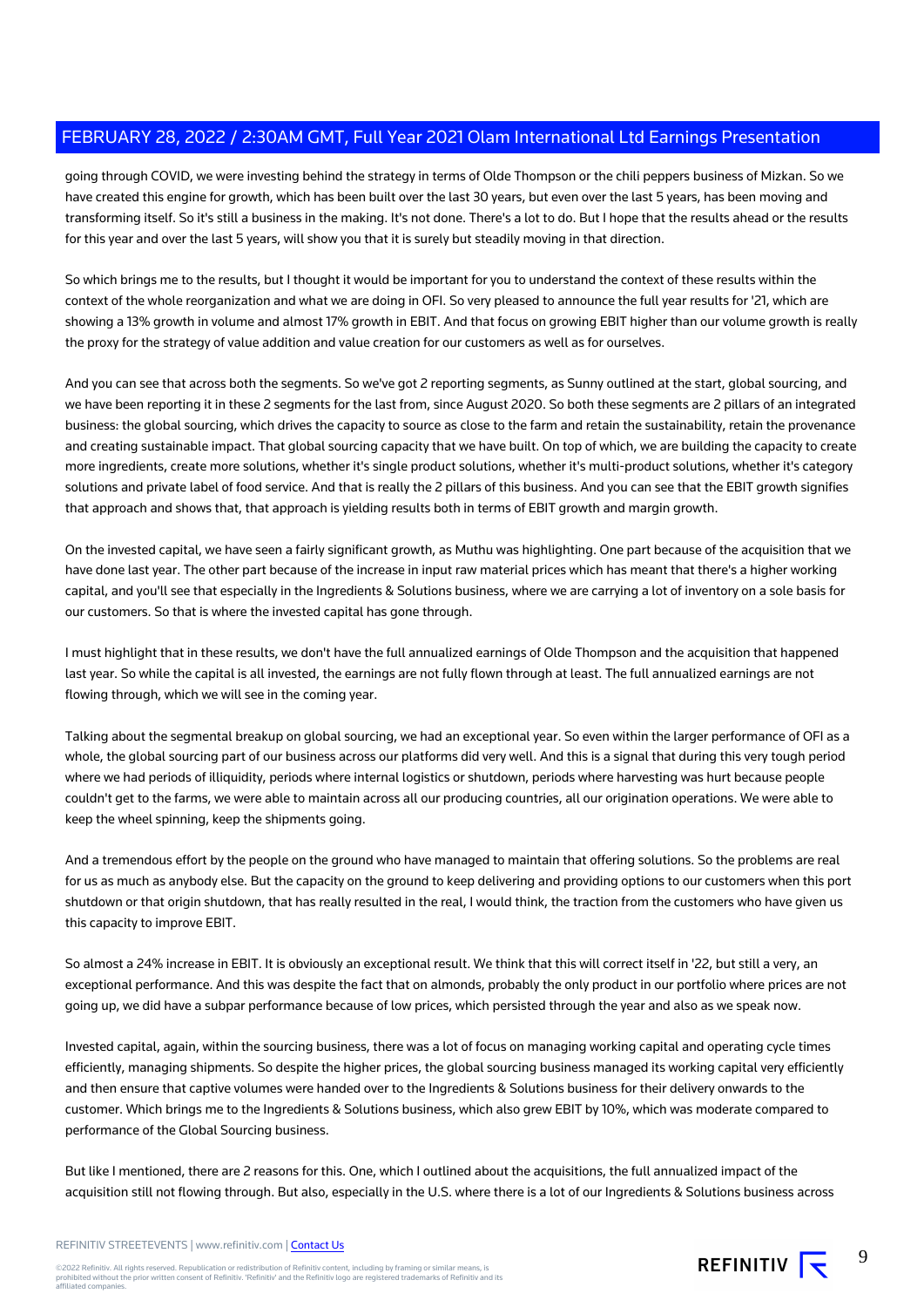spices, nuts, et cetera, we had lots of internal logistic costs, labor cost inflation energy cost inflation, a lot of marine logistics in terms of ports as well as shipments. So we did take a lot of costs.

And in some cases, the lead lag in customer pricing is happening as we speak today in the first half of this year. So there was that impact felt in the Ingredients & Solutions business. We think it is short term and will correct itself. And we would expect the full impact of that flowing through first half of '22 and beyond.

Here again, invested capital was significantly higher, both in terms of the acquisition capital as well as the working capital. But nevertheless, the overall business, both platforms contributing to EBIT growth are well positioned going into next year.

And that's the last part that I want to leave you with the message that it's a business that we have built over the last 30 years. It's a business that we have brought together in this new independent operating entity 2 years ago, and we are seeing the benefits of the simplification, the cohesion and the portfolio, the things that bring this portfolio together and create significantly larger synergies. And that is really what is going to drive the future of this business. We will first extract full value for investment that we have made, including that we have made in 2021. Beyond the acquisitions we talked about. We've also invested in greenfield facilities with the soluble coffee plant, which was announced in Brazil and a dairy plant, which was announced in New Zealand as well as expansion in our cocoa processing units in Africa and Brazil.

So we are investing behind this business, and there is that expanded capacity will come on stream between '22 and '23. So there is capacity to grow just because the investments already made or which are being made. There's significant growth possible with our existing customers across the portfolio by that selling more cross-sell and upsell, and that's the second area of growth. The businesses coming together in their current form create significant synergies, and we are extracting that in terms of cost as well as with the same cost doing more.

And last but not least, the capacity to create more value through the sustainability and innovation solutions. That is really the organic engine of OFI. To that, we are adding very targeted investments, whether greenfield or inorganic in terms of product extension or channel expansion or category solutions. And all this put together on top of the platforms that we have built, we believe can deliver us a high single-digit EBIT growth going forward.

Thank you, and I hand it back to Sunny to take us through the other equally exciting operating entities.

#### **Sunny George Verghese Olam International Limited - Co-Founder, Group CEO, CEO of Olam Global Agri & Executive Director**

Thank you, Shekhar. We move on to Olam Agri. As I mentioned, Olam Agri is a market-leading and differentiated Food & Feed and Fibre, Agri Industrials and Ag services, Global Agri business. And because of its differentiated business model, which I briefly explain, has generated consistently higher or superior returns compared to the industry. So let's just move to giving you a rough idea of the size and scale of this business.

In terms of top line, in 2021, Olam Agri achieved sales revenue of S\$31.3 billion, which is a 40% growth over the last year, although our volumes grew only by 1.7%, largely on account of commodity price inflation and all the underlying commodities that we deal in, but also because of a pivot and switch to more value-added processing during the course of the year.

We've moved about 41 million tonnes of various commodities during the course of the year. We have 50 manufacturing facilities. We employ roughly 8,900 people, and we operate in about 30 countries.

The most important issue is that as a result of our differentiated business model, we have the highest growth rates and return profiles in our sector. So as you see here, our EBITDA at S\$930 million this year and our operating profit EBIT at S\$753 million this year has grown at a compounded annual growth rate of 43% and 47%, respectively, over the last 4 years, 2018 to 2021. Our return on equity in 2021 is 65%. The average return on equity over the last 4 years is 37%. So in terms of growth rates and in terms of return profiles, this is the best in the sector.

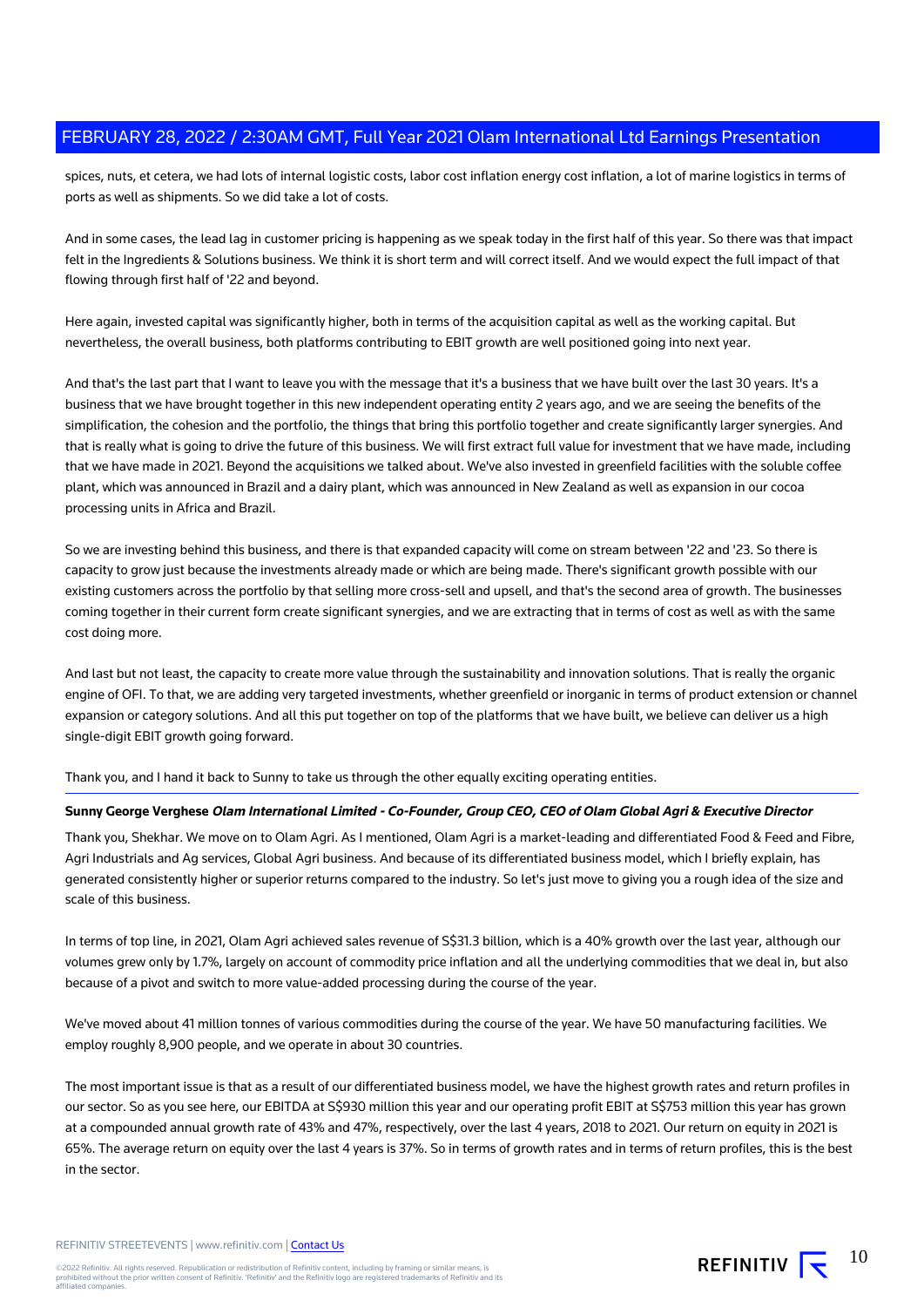If you look at the key features of the Olam Agri business, there are 5 key highlights. The first is we are strategically positioned in a very attractive global food and agri business sector, which is underpinned by very strong secular fundamentals, growing population, growing per capita incomes as GDP growth across the world, but also on the supply side, major impacts of climate change, lack of available land, lack of water, all of which results in compounding food security. So we are in an attractive industry.

Second feature, is that we participate in key parts in the global agri market and submarkets. And because of our differentiated very asset-light business model, where all our fixed assets are concentrated in the destination markets, and we are very asset-light in the origination markets, which is exactly the polar opposite of our competitors, that participate in this business. That has allowed us this superior returns.

Third, we have a clear pathway for significantly growing the earnings as you saw. We have grown EBITDA 43% compounded over the last 4 years and EBIT at 47% compounded, and that does not happen by accident. There are clear granular growth plans in each of the participating markets for us to continue to sustain that profitable growth.

The fourth is we have a very highly skilled, experienced and engaged management team. And finally, we have market-leading sustainability credentials in terms of being livelihood positive, nature positive and climate positive across our business. This is what has resulted in the kind of performance that I've shown you over the course of the last 4 years.

Let us just drill down a little bit into this year's performance. So as you can see, overall, the company's operating profits has grown by 52% from S\$497 million last year to S\$753 million this year. The important aspect is that our margins have improved by about S\$7 a tonne from S\$12 EBIT per tonne to S\$19 EBIT per tonne, which is a 58% increase or improvement in margins.

#### **Hung Hoeng Chow Olam International Limited - General Manager of IR**

Sunny, if you can remove the mask, if you want to speak, can you hear better. Thank you.

#### **Sunny George Verghese Olam International Limited - Co-Founder, Group CEO, CEO of Olam Global Agri & Executive Director**

Thank you, Hung Hoeng. So that is as far as the margins are concerned for the overall portfolio. In terms of our returns, which is operating profit by IC, EBIT by IC, we have improved that by 2.5 percentage points, which is a 19% improvement in returns between this year and last year.

Moving on to the segments very quickly. As far as the Food & Feed - Origination & Merchandising segment is concerned, we have improved EBIT per tonne margins by S\$2 a tonne, which is a 33% improvement in margins, and our EBIT has grown from S\$187 million last year to S\$267 million this year. And in terms of returns, we have got EBIT by IC at a very high 32.1%, although last year was higher at 34.7%. So there was a 7% decline in margins largely on account of higher invested capital because of much higher commodity prices. But these are fantastic returns, 32.1%.

If you move on to the next segment, which is a Processing & Value-added segment, the Processing & Value-added segment EBIT has grown from S\$251 million to S\$275 million and margins have grown by about 5% from S\$58 EBIT per tonne to S\$61 EBIT per tonne. The returns in terms of EBIT by IC has grown about 5% from last year from 13.3% in this segment to 14%.

And moving on to the final segment, which is where the big turnaround has happened because this segment was really impacted by the worst impacts of COVID in 2020 and had a very difficult year in 2020. There has been a very sharp turnaround in this segment from 2020 with EBIT growing from S\$59 million to S\$211 million. That is a growth of 256% from absolute EBIT standpoint.

But you can see the story in the margins from S\$29 EBIT per tonne margin in this segment, it has grown to S\$95, a S\$66 per tonne improvement, which is a 228% improvement in EBIT margins over a very COVID impacted 2020. The invested capital in this business has improved by 6.3 percentage points, 630 basis points, which is 137% increase. But you can see that the EBIT to IC return at 11% is still the lowest among the 3 segments, but it is improving and it is growing.

And with that, I want to go to the last slide for Olam Agri. So as I mentioned, you now understand what this business is, how it is

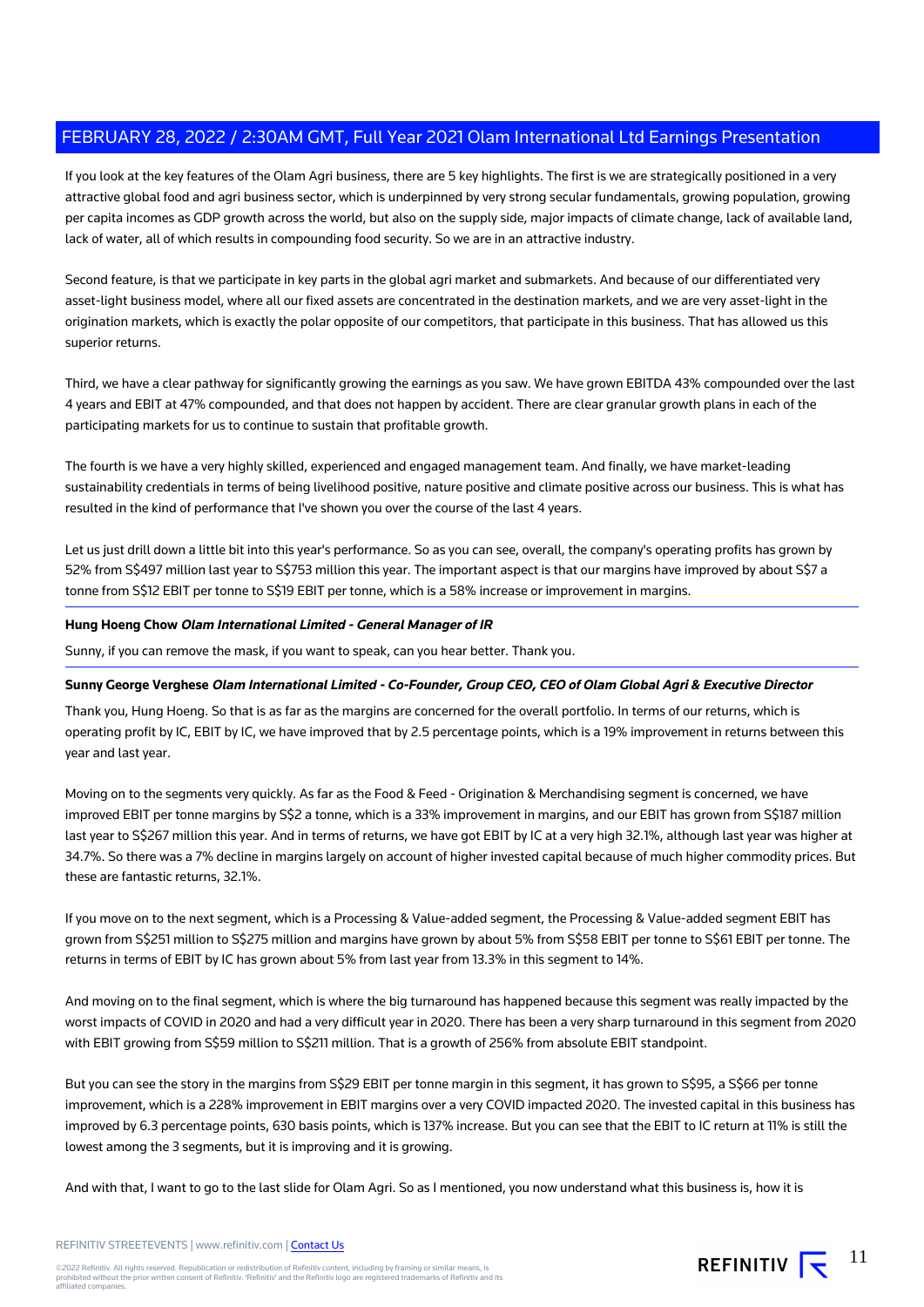differentiated, what its performance track record is and how 2021 ended for the business.

I also very briefly when I was talking about the restructuring exercise, explain to you the 2 next phases for Olam Agri is to pursue 2 strategic options. One is we are trying to attract substantial minority investors who are strategic, who can capitalize the growth in this business. And/or we are contemplating IPO. We are getting IPO ready, and we should be in a position to trigger one of these 2 options or both these options as our Phase 2 in terms of Olam Agri's growth.

With that, I will move on to the last segment, which is the remaining Olam Group, which is OIL. OIL is now going to be organized into these 3 parts. Olam Global Holdings, OGH. OGH will house 2 basic aspects of the remaining Olam Group. One is our divestment assets earmarked for exit. As I told you, there are 7 assets left, and we will warehouse it in OGH.

The second is nurturing and partially and fully monetizing our gestating assets. There are 3 gestating assets, which are also part of OGH. The second new entity within OIL or OG Group will be Olam Ventures, and I'll talk a little bit about that. And then the final thing is Olam Technology & Business Service Solutions, which is our independent technology and IT and IT-related services company. If you look at the performance of, -- sorry, I'm one slide behind.

If you look at the performance of OIL for the year, OIL's EBIT was a loss of S\$206 million, and that is, revenues were down marginally compared to the prior year. This was more or less in line with our plan and our budget largely arising from the depreciation, amortization, interest cost for servicing these exit assets as well as the gestating assets. And also, the expenditure and investments that we are making in incubating the Engine 2 business and getting OTBS ready for being carved out as a separate company.

These are the 6 Engine 2 ideas that we are incubating. We have a farmer services platform called Jiva, which is launched in Indonesia and a smaller version of that is being piloted in India, but not the full-scale launch. It is attracting good traction for us, and we are very optimistic that this business will transform smallholder livelihoods and be the global market leader in transforming smallholder livelihoods.

We're also in beta 1 phase for the sustainability lifestyles platform called Adva, which is to enable consumers and households to become more sustainable in their lifestyle. It is a gamified app that provides them daily nudges in terms of the things that they can change in the daily life to make it more sustainable.

And then we have a smart carbon management platform, which was erstwhie called Green Pass. But because the European Union now has a COVID passport also called Green Pass. We have now in order to avoid confusion, changed our name to Terrascope. So this platform basically helps companies across sectors, it's sector agnostic to map the greenhouse gas footprint and measure the Scope 1, 2 and 3 GHG footprint. And then once they've done that, give them an optimized simulator to abate their footprints and mitigate that footprint. So that's the second engine in this business.

The third engine is after they have measured it and after they've abated it, if they still got residual greenhouse gas footprint and they are on their net 0 journey, and they want to reduce the footprint by 50% by 2030, 100% by 2100, then we are also offering them certified carbon credits to provide offset. So scaling up the natural voluntary carbon markets, so that is the third idea.

The fourth idea is, we believe, going forward. The supply of conservancy assets or conservation assets to provide the offsets for heavy emitters and companies would be very scarce. So we are investing in conservation assets across various landscapes to be able to develop that as a business, which is a carbon trading and sustainable landscape platform.

And then there's our purpose brand business, which is a branded consumer business based on sustainability. From the first week of March 30 NTUC Fairprice outlets will carry that range of products, which is nut focused muesli brand and various nut brands. It will also be launched in Cold Storage in April, and you will find it in other parts of Singapore as well. So that is going to be launched and rolled out. We are excited about the prospects of that business.

And finally, as we see our theory of change, the only way we can change and become more sustainable is individuals like each of us in

REFINITIV  $\overline{\mathbf{S}}^{12}$ 

#### REFINITIV STREETEVENTS | www.refinitiv.com | [Contact Us](https://www.refinitiv.com/en/contact-us)

©2022 Refinitiv. All rights reserved. Republication or redistribution of Refinitiv content, including by framing or similar means, is<br>prohibited without the prior written consent of Refinitiv. 'Refinitiv' and the Refinitiv affiliated companies.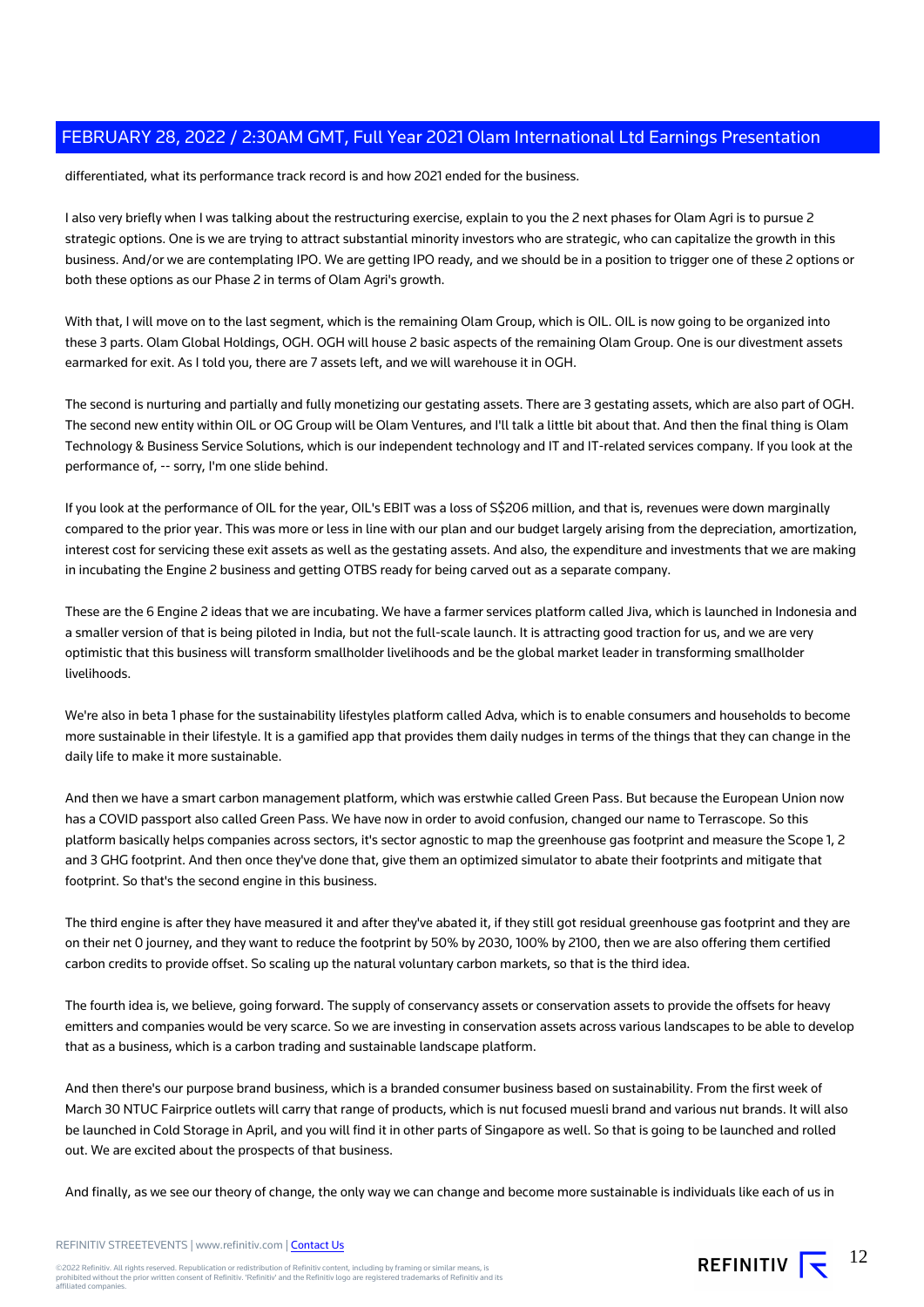this room have to change, which is the role of Adva and the role of Jiva. Secondly, companies have to change, which is the role of Terrascope. Thirdly, sectors have to change. There's no point in having 1 or 2 good actors in the chemical sector or the pharmaceutical sector or the food and agri business sector. The whole sector has to pivot to becoming more sustainable.

And this last sixth idea that we are incubating is about industry-wide food and agri industry-wide sustainability platform. So we're getting our competitors and our customers and NGO civil society to co-create this with us. We are in the MVP development stage, and we will launch this in June of 2022.

With that, I want to go to my last but one slide, which is on business prospects and outlook. So very quickly, we believe that the COVID pandemic situation while we are keeping an eye out for variants of concern that might emerge. We see across the globe, the 67 countries that we operate in, things are beginning to improve and heal from the worst impacts of COVID that we saw in 2020.

So that has meant that the demand has picked up in both the developed world and developing world. Asia last year accounted for 52% of our sales, Africa 27% of our sales, North America 15% of sales, the Americas 15% of our sales and Europe about 15% of our sales. So we are seeing across both the developed and developing markets growth resume and getting to pre-COVID levels and poised to grow faster.

There has been a healing and recovery in the demand from the food services sector, which sort of collapsed at the height of COVID in terms of restaurants, fast service outlets, so that is growing and coming back. OFI, as Shekhar explained, is right in the sweet spot of many of these trends and we'll seek to take advantage of these opportunities in 2022 and beyond.

Olam Agri is also benefiting from these trends that is about the heightened food security, food inflation, the concerns around governments, the impact of climate change and food production, the food security issues, quality issues, health issues, and therefore, Olam Agri is very well positioned to take advantage of that. And as the group continues to execute its reorganization plan, we will incur additional one-off restructuring expenses in terms of IPO-related expenses and other expenses. Some of which has incurred and been in our 2021 accounts, some of which will come into our 2022 accounts.

We are very closely monitoring the developments in the Black Sea between Russia and Ukraine and the conflict. Our first concern and priority is the safety and health of our people in these 2 countries. We have 127 employees in Ukraine, all Ukrainians, all local hires and citizens. We have been in constant touch with them. We have spoken to them yesterday as well. Obviously, they're anxious and worried, but they're keeping up good spirits, and they're all wanting to stay in Ukraine and don't want to move out into other neighboring countries as there is at least 150,000 people who have moved out of Ukraine in the last 2 days. So that is that.

In Russia, we have 1,938 people. And obviously, there is anxiety in all of these places. These 2 are important markets for the world grain and oilseeds and dairy and agri business markets. These are 2 important markets. Between the 2 countries, they account for 19% of world's corn trade flow, so out of 204 million tonnes of world corn trade, roughly 19%, which is about 38 million tonnes comes from Ukraine 34 million tonnes, 34.5 million tonnes and about 4.5 million tonnes from Russia.

In terms of global wheat trade, which is about 207 million tonnes, about 29% comes from Russia and Ukraine, with Russia accounting for about 35 to 38 million tonnes of exports and Ukraine accounting for about 25 million tonnes of exports. And in terms of world edible oil trade, sunflower, et cetera, both countries contribute to 13% of world trade.

Our own direct exposure in these markets is limited. Russia and Ukraine put together account 1% of our sales volume, 0.8% of our sales revenues and about 0.4% of our invested capital. But what happens in Russia and Ukraine in the grains, wheats and edible oil markets has global implications for the worldwide grains, oilseeds and edible oil markets as a result of that saliency in global trade flows.

And therefore, that will have a repercussion and ramification across the conflicts. Now Olam is well positioned because of its diversified sourcing basis. So for example, India, after many years has become a net exporter of wheat this year and will export substantial quantities of wheat, which didn't occur for many years in the past, and Australia has had a very good wheat crop in exporting, Canada, North America. So we are present in all the producing regions because of a diversified sourcing operations, supply chain operations, we

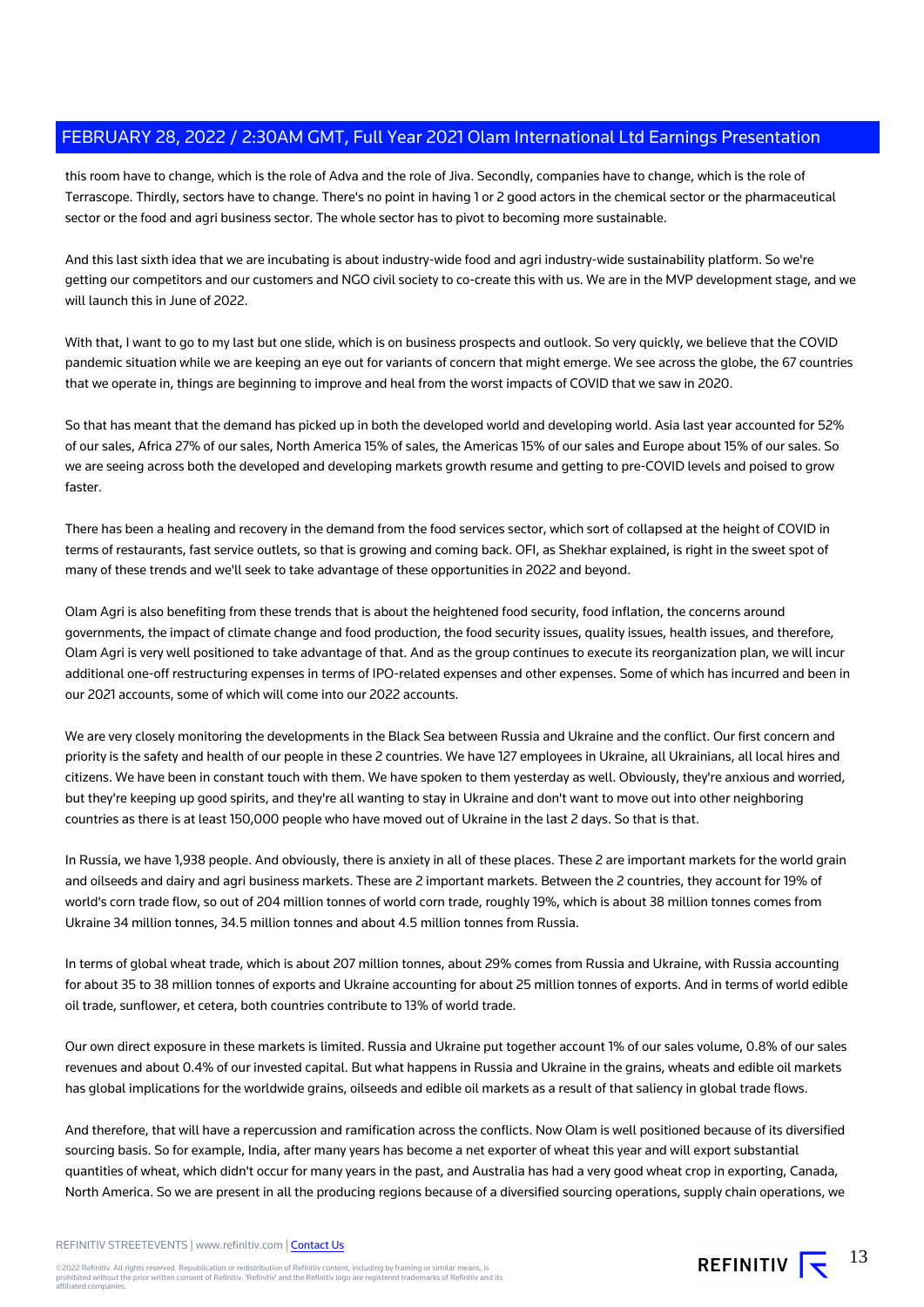are able to substitute some of our contracts, which are based on Ukrainian wheat or corn or Russian wheat or corn with other competing origins and with similar quality or values. So that way, we can manage this and navigate this as well. But it is clearly something that we're watching with great concern and confident that our risk management capabilities during the 2014 Crimea War, or Crimean War, we had these markets rally as soon as the episode occurred and strangely occurred around the same time, exactly around the same time in 2014. And wheat and oilseed prices rallied 12% on the back of it, which was in February, March. And by May, everything came back to normal. I'm not predicting that, that will happen in this case. But what I'm saying is that these markets will heal, eventually that will be the case.

Right now, there is all the ports in Ukraine are shut down by the government. So no shipments are being made out of Ukraine. In the case of Russia, all ports are open, except the ports in the Azov Sea. The as Azov Sea and the Azov Straits have been closed by the Russian government, and that will disrupt some of the exports of grains from them.

That's it, and I will just complete my presentation with these 3 take homes. So one, record operational and reported PATMI with PAT having more than tripled from last year from S\$178 million to S\$603 million. Net operating profit after minority interest has also nearly tripled from S\$246 million last year to S\$686 million this year. Operational PATMI has grown 42% from S\$687 million last year, S\$678 million last year to S\$961 million this year. So the reorganization is really working. The focus is really helping us deliver the superior results.

Second, we are on track despite COVID and all of the challenges in executing our reorganization plan. The resegmentation is done. The reorganization is done, the separation and carve-out is done. Now we are in the business end of completing this restructuring. So that is great news.

Despite the current situation in Russia, Ukraine, the continuing COVID and new variants appearing, based on the first 2 months, we had a very strong finish to last year. We had a good start in the first 2 months of this year. So we are cautiously optimistic while we watch these developments with concern to be able to navigate and deliver a strong set of results in 2022.

With that, I'll hand back to Hung Hoeng to take questions.

#### **QUESTIONS AND ANSWERS**

#### **Hung Hoeng Chow Olam International Limited - General Manager of IR**

Thank you, Sunny. Thank you, Shekhar and Muthu for the detailed presentation. We will now go to the question and answer time, and I'm sure you have questions. I would like to give the priority to those who are present in person right now. Any questions, please. Yes, Thilan.

#### **Thilan Wickramasinghe Maybank Kim Eng Holdings Limited, Research Division - Research Analyst**

Thilan from Maybank. I've got a few questions, so I'll just go one by one. If you look at your volumes, they were up 2.3% at the group level and EBITDA was up 33%. How sustainable do you think the sort of current pricing levels are? And how should we really think about downside protection to margins, especially given the fact that you're becoming a lot more asset heavier than before, particularly at the OFI level? That's my first question.

#### **Shekhar Anantharaman Olam International Limited - CEO of Olam Food Ingredients**

So there are 2 questions. One at the group level and one at the OFI levels. So I'll probably take the OFI part. So as I mentioned, we are looking at, in OFI, 13% volume growth and roughly 17% EBIT growth. And with a little bit of increased growth in Global Sourcing or roughly 24% EBIT growth compared to Ingredients & Solutions, which is about 11% growth.

So if you look at that, I think some aspects of Global Sourcing was fairly, I would say, it had a significantly better-than-anticipated performance and we'd see some trajectory slowing down there. But in Ingredients & Solutions where we see a significant growth possibility both because of the annualization of the EBIT that will happen on the acquisitions that happened sometime in the middle of the year as well as the implications of costs, which are a very significant part in the Ingredients & Solutions business, especially for the U.S. and the Spice business, including Olde Thompson, that will also correct itself.

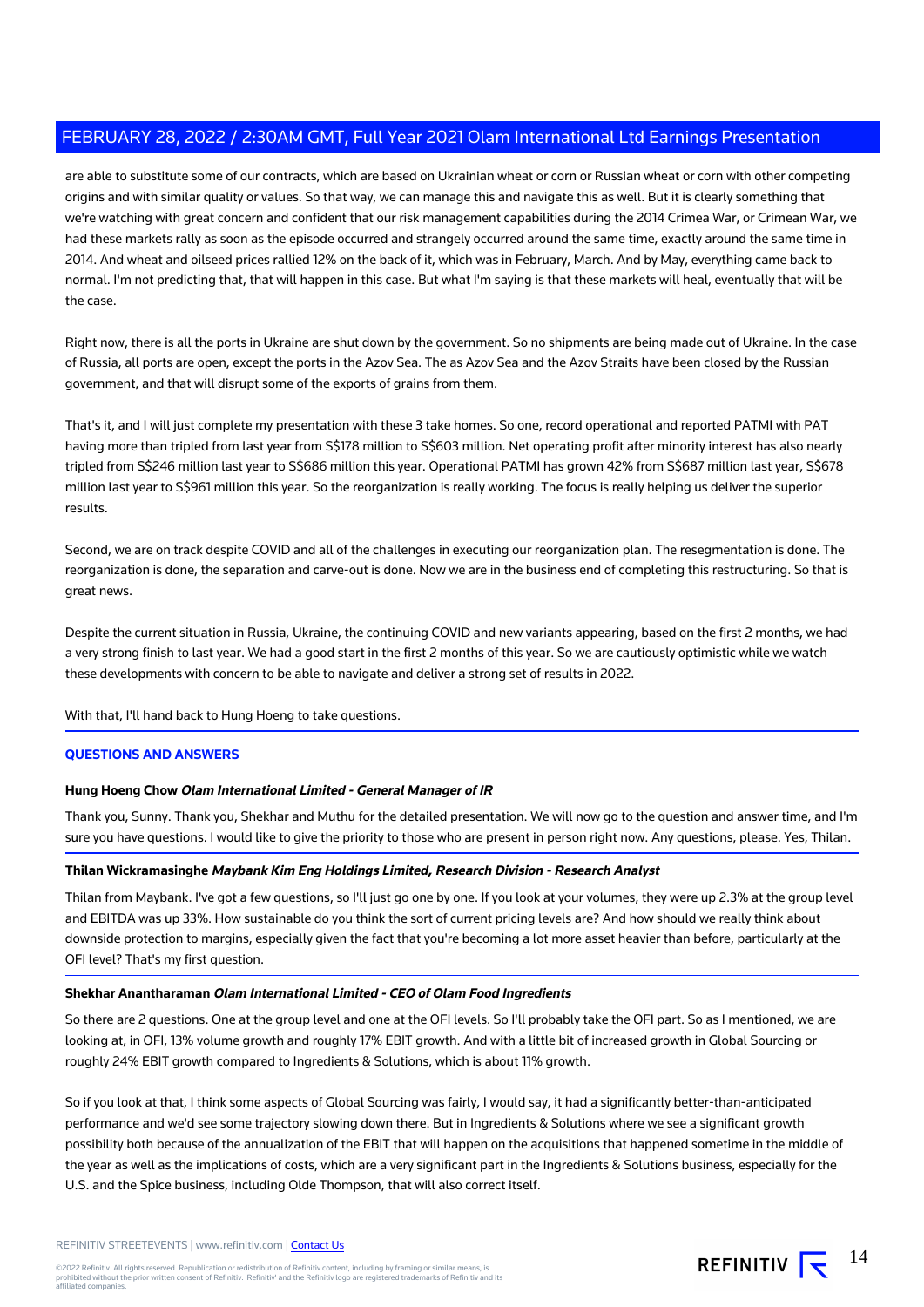So to answer your question, the Ingredients & Solutions will see a correction in its EBIT. It won't be as much as volume growth, but there will be volume growth, there will be a correction in the margin. And Global Sourcing will probably get back to normal, more moderate growth, where also there is going to be a growth. So that's how I'd characterize the OFI bit and Sunny might want, to talk more.

#### **Sunny George Verghese Olam International Limited - Co-Founder, Group CEO, CEO of Olam Global Agri & Executive Director**

So as far as Olam Agri is concerned, the volume growth, as you rightly pointed out, was only 1.7%, whereas the revenue growth was 40%. Margins grew very significantly. So the first thing is Olam Agri relative to its peers has the lowest overhead cost per tonne. SG&A cost per tonne is the lowest amongst the industry. That is because of the differentiated model in which we participate.

Most of our competitors are heavily invested in origins in terms of inland elevation facilities, storage facilities port terminals and port storage facilities, which makes it difficult for them to flexibly shift sourcing operations to countries that are becoming more competitive. So there's a big shift in the countries that are becoming net exporters and fast-growing net exporters because they already got such large sunk investments in the traditional trade flows that occurred. The markets that are also growing are very different from the traditional market that had grown in the past. So there is a little bit of lack of degrees of freedom to shift their configuration of assets to be in the sweet spot of where the major exporters are now emerging from and where the new major sources of demand are also emerging from.

The second is we are invested in terms of fixed assets, mainly in destination markets. So we have wheat milling in Nigeria, we have wheat milling in Senegal, in Cameroon, in Ghana, and we're looking at other markets where we can do that. We have Animal Feed manufacturing facilities. So all of our fixed assets are not in the producing countries and origins where we can source from the most competitive origin, but we participate in the excess returns and tough, fast growth emerging markets, where our fixed investments are concentrated.

The third is a large part of our income. In fact, all our overheads, SG&A, depreciation, amortization, interest costs, all are recovered by 4 sources of fee income. So one is our risk management solutions fee income. Second is our trade and structured finance fee income. Third is our shipping address commission. So these sources of fee income cover all our overheads. So we have no compulsion to trade and take any directional position or any bets on these markets because the sources of fee income that we generate in that business will help us recoup all our standing still and all our key cost items.

And then the last issue is that we have improved our trading capabilities and strengths, our risk management capabilities and strength, our shipping and logistic capabilities and strengths, which is why this business over the last 4 years has consistently grown. So it is not a 1-year growth. We were in the past not organized in reporting OFI separately, OGA -- Olam Agri -- separately, et cetera. But when you now see the last 4 years of historical financials, you will see that the Olam Agri business has been very consistent and also fast growing as a result of what I explained to you.

So this is not price driven. Price driven is actually price is negative for us because you saw that in Olam Agri, invested capital has gone up by S\$1 billion. The CapEx itself was a very small part of it. Most of it was increase in working capital because of higher commodity prices. Otherwise, the margins for me are quite sticky, and that is why we expect in our strategic plan until 2025, the basis of our margins are similar to what we have seen this year.

#### **Thilan Wickramasinghe Maybank Kim Eng Holdings Limited, Research Division - Research Analyst**

Just 2 more questions, if I may. Just on OFI, now you're getting closer to the IPO. And when you're speaking to potential investors and bankers and so on. Where is the positioning coming for OFI in terms of peer groups and things like that. Is there any sort of clarity that is emerging there? So that's 1 question.

And I guess the final question is there's a lot of talk on food security, Sunny, you kind of mentioned that at the beginning of your presentation as well. How do you see the sort of increase in national interest towards food security. I mean, so Indonesia for CPU exports saying you need to keep some for the local market and things like that. So how do you compete on your supply chains for that? Is it just diversification? Or is there anything else that can be done? Thank you.

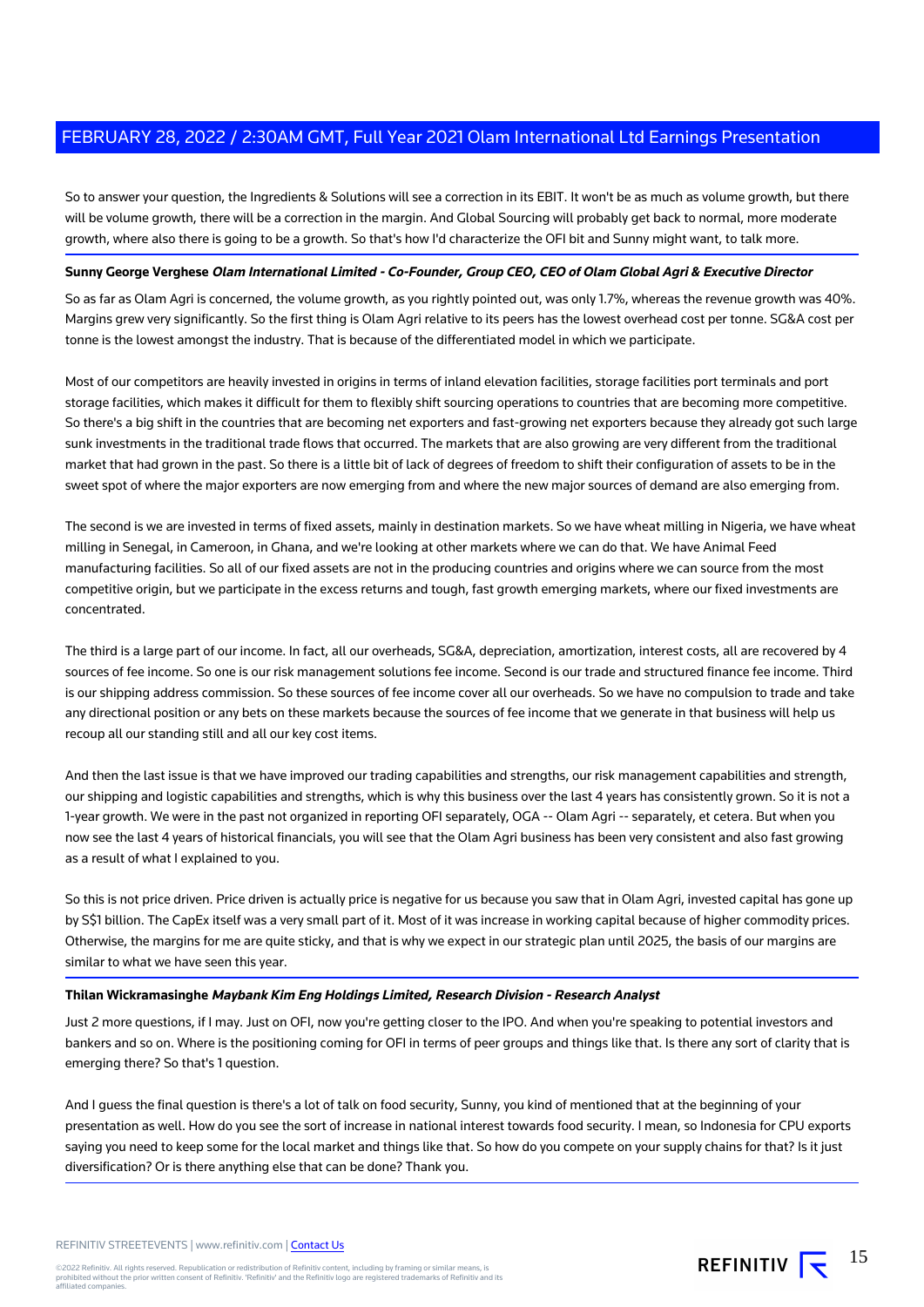#### **Shekhar Anantharaman Olam International Limited - CEO of Olam Food Ingredients**

Thilan, for your first question. So obviously, the process of investor engagement, et cetera, is something that is ongoing, and there's limited discussions we can have on that, and the process of the way the IPO will go through. But what I can say about the business and the way we are building the business, it's a fairly unique and differentiated business proposition in the focus on the integrated platform that we have put together in OFI, which has been bespoke created over many years, but put together now.

And the categories, end-use categories that we are looking at. So there are players who are in one or the other integrated platforms and integrated. But the capacity to be integrated across these 5 platforms, which find a significant role in the end-use categories that we have identified, which is again a very focused play between the bakery, confectionery. And as you think about cocoa and nuts and spices and dairy, you can think about bakery, confectionery, snacking, beverages, et cetera. So the focus of these platforms, the integrated nature of these platforms, the leading global positions in these platforms as well as end-use categories, that is really the positioning that is there. And there's not very many people with that primary focus. So capital markets will decide what they might see as peers. But at a business level, we'd like the business to speak for itself, and we think it's the track record of the past and where we are headed forward. So the rest of the investor engagement process, we let it to emerge as it emerges..

## **Sunny George Verghese Olam International Limited - Co-Founder, Group CEO, CEO of Olam Global Agri & Executive Director**

So on the second part of your question. So first is the logic of this restructuring is that OFI will be compared to a very different peer set, compared to Olam Agri, which will be compared to a different peer set. Our job as a management team, along with our advisers, would be to succeed in getting that new equity story and repositioning of these 2 businesses aligned to the underlying trends that serve the OFI business and then the Olam Agri business.

So as far as the Olam Agri business, as you alluded to, some of the food security issues are front and center of now governments. So in the Middle East, we saw many examples of governments getting involved in many ways. So one is they're investing in food producers. So many sovereign wealth funds and governments have invested in farming in Russia, in Ukraine, in Africa, in Australia, in Brazil, in different parts of the world. So one way they want to secure food long term for their strategic commodities is to invest in assets in the producing countries directly.

The second is for them to take stakes and investments in companies that are integrated in this value chain. There could be originators, they could be farmers, they could be processors, they could be traders. So the second strategy they're following is really investing in companies that have leadership position and global market shares in the strategic commodities that they are sort of interested in.

The third is they are coming with a whole regime of regulations and incentives and support to encourage local production. So they want to develop the food and agri sector in those countries, and they're looking at where they can actually gain some kind of competitive advantage and how do they overcome some of the disadvantages they have of really producing that food locally, but many countries, including Singapore, have bought up 30 by 30 plan that 95% of Singapore's food is today imported. But by 2030, they want 30% of the food to be grown locally.

So that is a third strategy that many countries are sort of investing in. We have seen examples of all of this both from sovereign wealth funds and other local companies in these food deficit countries where food security issues are highlighted.

The last strategy that they follows really hold buffer stocks. And China is a big proponent of this across many, many, many of the commodities. China has some of the world's largest buffer stocks. So as this crisis exploded in Ukraine, China has started releasing soybeans from its buffer stocks, for example; cotton from its buffer stocks, for example. So buffer stock management to control domestic prices or Indonesia, as you rightly pointed out, as instituted a domestic regulation law, which insists that 20% of all palm oil producers' production has to be sold in the domestic market at a fixed price, which is significantly lower than the global market price.

And therefore, you saw palm prices ratchet up because the exporters in Indonesia have to make up for selling well below market price in the domestic market by increasing their export prices. So there are various things that are happening in terms of export bans, export taxes. The Russian government has imposed export quota and an export tax on its wheat and corn exports, which is, therefore, not sending the price signal to the Russian farmer because although wheat prices have gone up, corn prices have gone up. The Russian

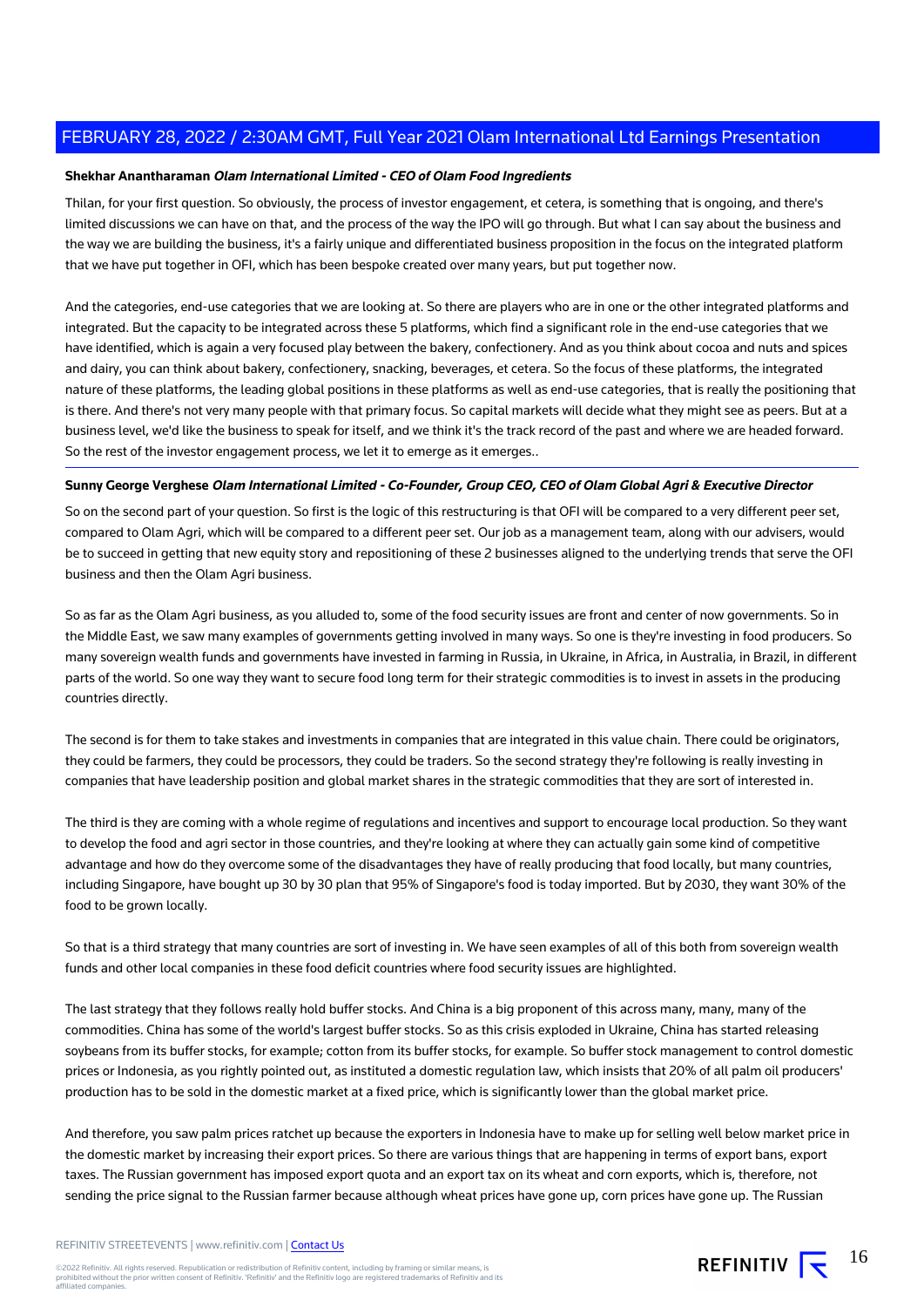farmer is not seeing it because of these export taxes and export quotas that the Russian government has instituted. And it's largely because Russia wants to first make sure that there's enough food for its local population before it can export.

And with all the sanctions and everything else, for example, Russia was a major importer of dairy products. They over the last many years tried to become self-sufficient in dairy production, which is why we invested in OFI in very large dairy farms in Russia because the local dairy market in Russia is extremely profitable as a result of Russian government taking a strategic decision not to be dependent on European imports for the dairy products and is one of the fastest-growing dairy markets in the world. So these are all now front and center in the minds of many governments and many players.

#### **Alfred Cang Bloomberg LP - Commodities Markets Reporter**

Nice to meet you again and congrats to the strong earnings. Alfred from Bloomberg. Do you see the geopolitical tensions in Europe could potentially hurt risk appetite? And do you see that could potentially impact the OFI IPO in London?

Another question is about inflation. So we are witnessing soaring food prices driven by transportation disruption and the political tension as well. Do you think it could prove transitory in this year and maybe in the short term, where are we now in the inflation?

**Sunny George Verghese Olam International Limited - Co-Founder, Group CEO, CEO of Olam Global Agri & Executive Director**

Shekhar will take the first question, and I'll take the second question.

#### **Shekhar Anantharaman Olam International Limited - CEO of Olam Food Ingredients**

Yes, Alfred. So frankly IPO is an event where we are prepared for it. We have gone through the whole process of reorganization as well as the separation in carve out and really the transformation of the business. So we think what we can control is about the business and creating that business, which can last, in the many years. So that's what we'll stay focused on. The markets will be markets. They will figure out the balance. Obviously, right now, nobody really knows, and we'll see how that evolves.

But what I want to be very clear is that we will be prepared and then we will decide the right time. And it's not really about the point of time of the IPO. It is what the business does the 3, 5, 10 years after the IPO, and that's what we're really focused on building.

#### **Sunny George Verghese Olam International Limited - Co-Founder, Group CEO, CEO of Olam Global Agri & Executive Director**

On a food price inflation, 2021 food price inflation has been significant globally. It has been more so in emerging markets. So global average annual food price inflation in 2021 was about 47% according to the FAO food price index. But in emerging markets, the food price inflation has been between 70% and 80%. Those countries that are importing food because of the currency devaluation and the other issues that they have, food price inflation has been significantly higher. And it is a very regressive issue because in the poor countries and the developing countries, the ratio of food expenditure to the total consumption basket is much higher than in the developed world. So in Europe, food expenditures, 7%, 8% of the consumption basket. In the U.S. also, it is a similar number, 8% to 9%. In Africa, for example, it's 70%. So when you have 70% food price inflation on an item which is 70% of your consumption basket, then you have a real problem on your hands. So that is what we are facing.

So what are the drivers for this? So first for me is weather. So this year, we were impacted by La Nina, and an aggressive La Nina at that, which is why between December 1st, and today, we have dropped soybean production in Brazil by 30 million tonnes, right? And La Nina has not done yet, and the crop is not made yet. So there could be further revisions, downward revisions as a result of weather. So weather is one issue. The second has been the COVID-related disruptions. COVID-related disruptions on the farm, it is about the lack of availability of farm labor. And the wage price inflation for the farm labor because when they come to work, they have to observe various precautions and therefore, it has become more expensive and they want a risk premium to operate under those environments. Many of you, many of us have operated from home. But for workers in a farm that is not an option. You have to be in the farm, right? So that is an example of COVID-related disruption driving up prices.

But we also have seen port congestions and shipping-related disruptions on a massive scale, which has also driven up costs and driven up food price inflation. And freight is a very important component of food prices. So given the troubling freight values in many commodity markets and in many trade routes, you have seen a big inflationary push.

REFINITIV STREETEVENTS | www.refinitiv.com | [Contact Us](https://www.refinitiv.com/en/contact-us)

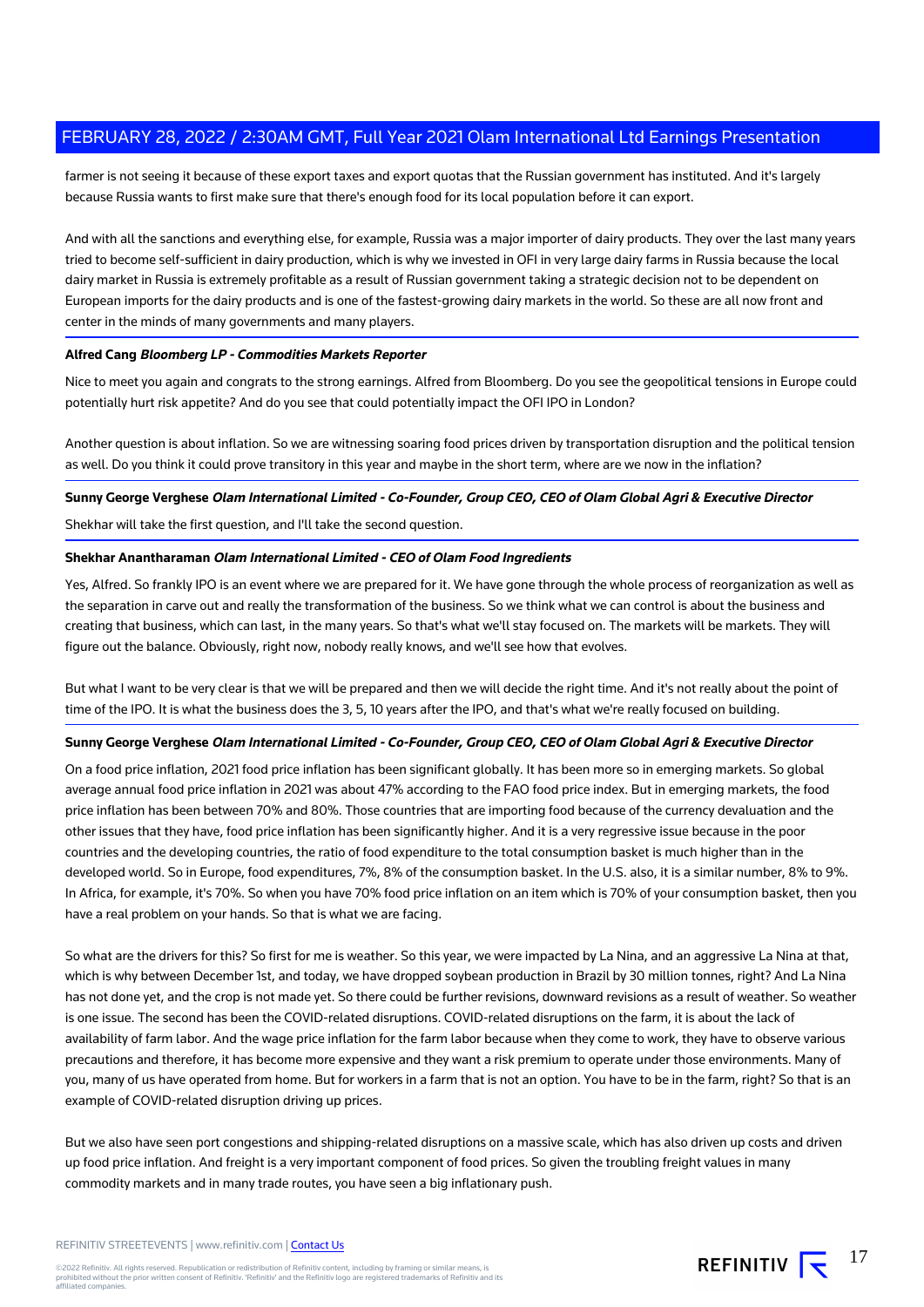The fourth is really the rise in input prices. Fertilizer prices have gone up 70%, 75%. In some cases, it doubled in many countries, and it is still continuing to go up because it's related to crude oil prices and crude oil prices in the recent past, touched \$100. And there is also because of this disruption, a large part of the world's potash comes from Belarus and from Ukraine and Russia. So finding fertilizers and the price and cost of fertilizers is going to go through the roof as well.

So these are all drivers to food price inflation. We have seen all of these things and drivers in the past, accepting the COVID thing, which was new, the pandemic of that nature was new. But everything else we have seen in the past. So it is fair to say that these supply disruption-related drivers of price inflation will subside. Our expectation is that in the fourth quarter, it will start subsiding or even in the second half, it will begin to subside. So palm, we expected production to revive in the first quarter of this year, but the Malaysians are finding it difficult to get any labor in and because of the COVID restrictions, labor from across the border in Indonesia and other parts of Southeast Asia are not able to come to Malaysia.

So we now expect production to restore only post the second quarter and most likely between July and September. And that is dramatically required. Otherwise, you see the forward curve and CPO is a inverse of \$300, a 12-month forward curve is a \$300 invert per tonne. That is extraordinary. We haven't seen that kind of backward and dated structures in palm oil markets for a very long time. It just reflects near-term shortage and near-term availability issues, but forward, everybody expects the crop to restore itself. So I think inflation will subside, but it will take a while longer, as all of these factors ease over time.

#### **Hung Hoeng Chow Olam International Limited - General Manager of IR**

Yes, gentleman from Nikkei.

#### **Kentaro Iwamoto Nikkei - Media**

Kentaro from Nikkei. One question regarding the Ukraine, Russia crisis. So the United States and European countries say they will remove Russian banks from the SWIFT network. How will this affect your operations in Russia?

#### **Sunny George Verghese Olam International Limited - Co-Founder, Group CEO, CEO of Olam Global Agri & Executive Director**

Okay. So the first thing is we have to see whether the sanctions include food. So far in any sanction regime, in any crisis, food has always been exempt. So Iran, for example, when the sanctions against Iran were imposed, what are the items that could go into Iran without any restrictions, even from U.S. companies. So people like Kagal, Bangkit Reef as all of them could ship to Iran, food. So food has always been exempt from any sanctioned regime. There is nothing in the announcements of U.S. or NATO countries banning or including food under these sanctions.

So we expect because the provisions in the U.S. law is that if it hurts the common person, then that item cannot be sanctioned. So we will see. This is an extraordinary circumstance. Nobody has announced any sanctions on food as yet. Whether they're going to do that going forward is a separate story.

Then on the SWIFT sanctions, it is targeted at the Central Bank in Russia and Russian banks. Not yet targeted for the foreign banks that are operating in Russia. Most of our banking relationships, et cetera, in Russia, Ukraine are with our banks, our global relationship banks who have branches and situations in Russia and Ukraine. At this point in time, they are not in this net of being prevented from using the SWIFT system, but we will wait and see. So all of this is an evolving situation. We have to carefully monitor this. We don't know when the ports will open back in Ukraine. We don't know when the Russian government will stop port operations in any other port apart from the Azov Sea ports. We will see all that. But in the past, food has always been exempted from any sanctions. Nobody likes to be accused of sanctioning something that is so essential to daily living.

#### **Hung Hoeng Chow Olam International Limited - General Manager of IR**

Thank you for the questions. Sir, next question from the floor. Yes, [Wee Kuang]?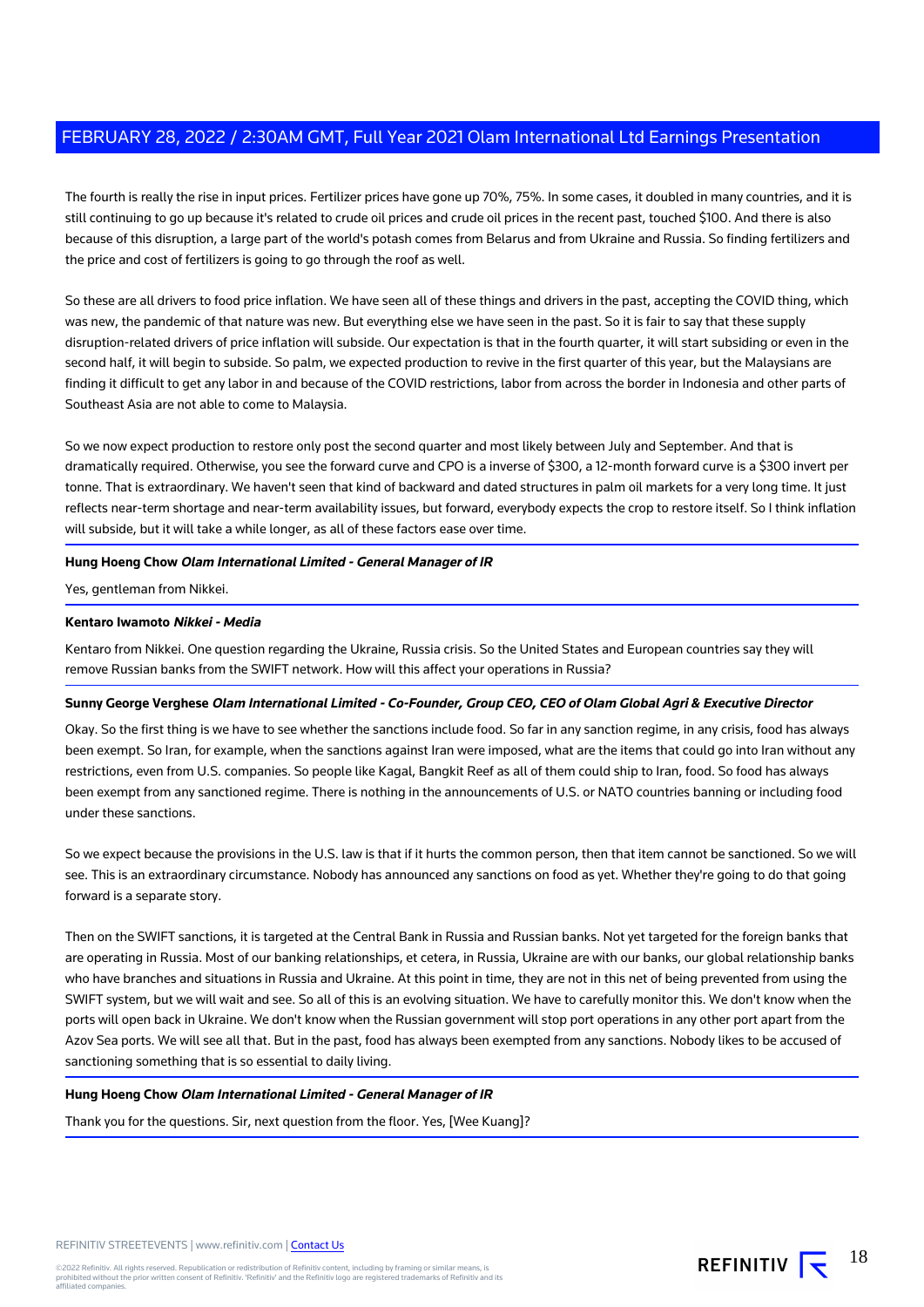#### **Wee Kuang Tay CGS-CIMB Securities International Pte. Ltd. - Analyst**

This is Wee Kuang from CGS-CIMB. Just wanted to check on the scope of operations within Ukraine and Russia. I know it's restricted to just dairy or like you mentioned, because of sourcing and origination of your edible oil seeds, other product, yes, whether it's affected as well.

#### **Sunny George Verghese Olam International Limited - Co-Founder, Group CEO, CEO of Olam Global Agri & Executive Director**

So in Ukraine, we export wheat, corn and some edible oil, sunflower oil. And then we import cocoa and dairy products. So cocoa and dairy products are OFI business now and export of wheat, corn and sunflower oil, et cetera, or OGA products, Olam Agri products.

In the case of Russia, we have dairy farming operations in Russia, and we have agri farming operations in Russia. All of this is part of the OFI business. It is also an important market, not a big market, but an important market for some of our OFI products like cocoa, coffee, spices, edible nuts and others in Russia.

Both the operations combined together is about 1% of our 2021 sales volume, about 0.8% of our 2021 revenues and about 0.4% of our 2021 invested capital. So that's roughly those numbers. We have 127 employees in Ukraine and 1,938 employees in Russia.

#### **Wee Kuang Tay CGS-CIMB Securities International Pte. Ltd. - Analyst**

Understood. Can I just...

#### **Hung Hoeng Chow Olam International Limited - General Manager of IR**

We can hear you.

#### **Wee Kuang Tay CGS-CIMB Securities International Pte. Ltd. - Analyst**

Okay. So I just wanted to check because the fact that I know OFI is now building on an integrated platform across all the different product classes, is it because the main impact coming is more downstream rather than an upstream impact?

#### **Sunny George Verghese Olam International Limited - Co-Founder, Group CEO, CEO of Olam Global Agri & Executive Director**

It depends what you mean by upstream and downstream. But if you're exporting from Ukraine and Russia, what it impacts is our exports out of Ukraine and Russia. For the products that we are importing into Ukraine and Russia, so I told you that we are importing cocoa and dairy products into Ukraine. We're importing cocoa, edible nuts, spices, dairy, et cetera, not dairy, some products into Russia. So the imports will be impacted, the exports will be impacted.

The Russian dairy farming operations is not going to be impacted because everything is financed in rubles, everything is produced in Russia, everything is sold in Russia, and nothing is exported. And that is a big part of the OFI operation in Russia.

#### **Wee Kuang Tay CGS-CIMB Securities International Pte. Ltd. - Analyst**

Understood. So generally, the export market will not be as impacted.

#### **Sunny George Verghese Olam International Limited - Co-Founder, Group CEO, CEO of Olam Global Agri & Executive Director**

No. Export market will be affected, import market will be affected. Local domestic market, domestic businesses will not be affected. In Russia, our biggest business is our domestic business. In Ukraine, our biggest business is our export business. So that will be affected.

#### **Wee Kuang Tay CGS-CIMB Securities International Pte. Ltd. - Analyst**

And can we have a sensing on just in terms of the expenses that were incurred for reorganization, I think 2021, I saw it was about S\$100 million. Is there any sensing?

## **Shekhar Anantharaman Olam International Limited - CEO of Olam Food Ingredients**

2021 separation and restructuring expenses was S\$100 million. There is, of course, some impairment expenses on exit of assets. That is not included in this S\$100 million. The S\$100 million is just on the reorganization, separation and everything else. We expect that there will be another set of expenses that will come in 2022.

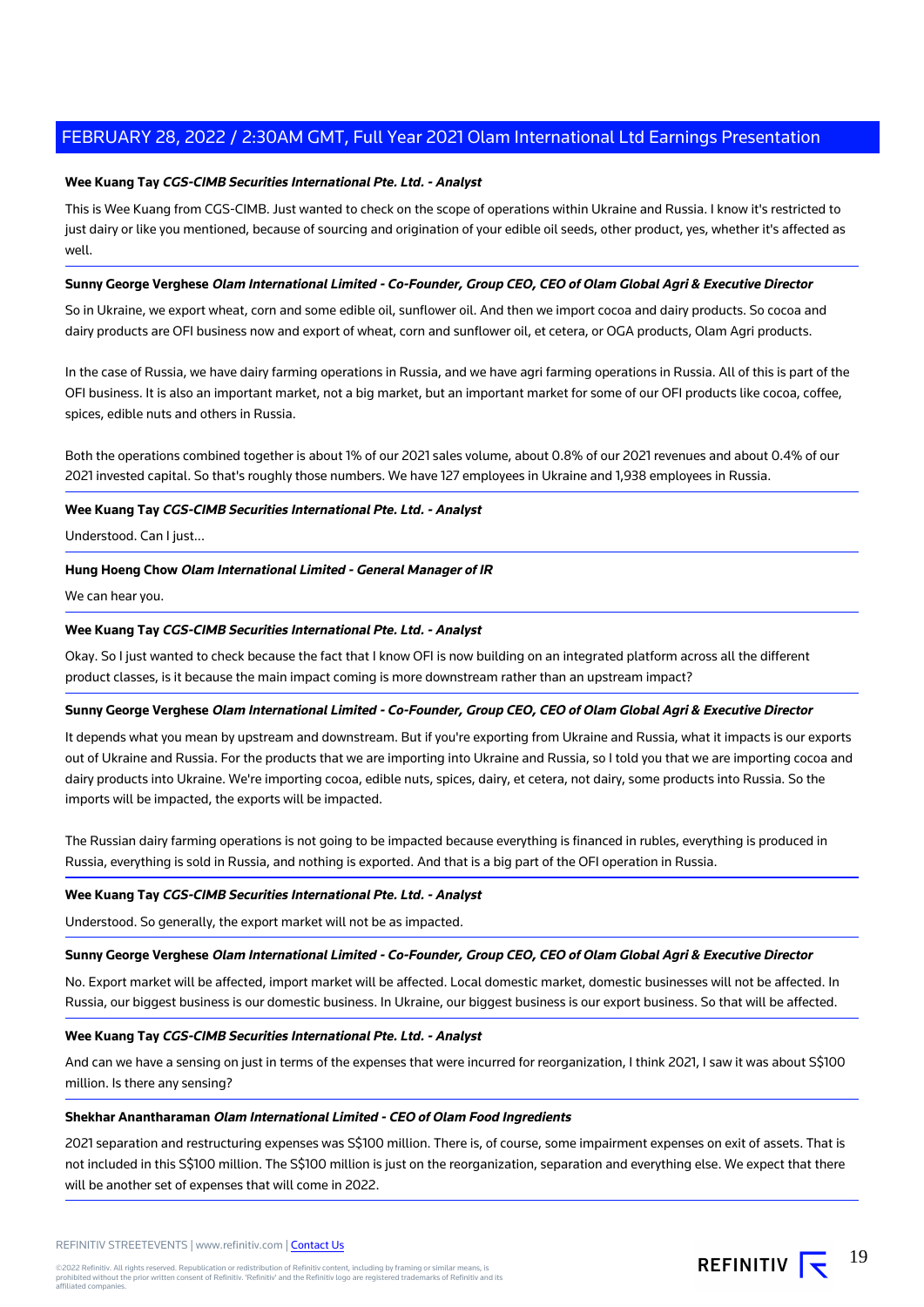#### **Wee Kuang Tay CGS-CIMB Securities International Pte. Ltd. - Analyst**

Will there be maybe like a guidance or...

#### **Sunny George Verghese Olam International Limited - Co-Founder, Group CEO, CEO of Olam Global Agri & Executive Director**

It will be lower than 2021, but it will be a material number.

#### **Wee Kuang Tay CGS-CIMB Securities International Pte. Ltd. - Analyst**

Understood. And then can we have a kind of like maybe a sensing on how much Olde Thompson was contributing in 2021?

#### **Shekhar Anantharaman Olam International Limited - CEO of Olam Food Ingredients**

How much, sorry.

**Sunny George Verghese Olam International Limited - Co-Founder, Group CEO, CEO of Olam Global Agri & Executive Director**

Olde Thompson.

#### **Shekhar Anantharaman Olam International Limited - CEO of Olam Food Ingredients**

Olde Thompson.

#### **Hung Hoeng Chow Olam International Limited - General Manager of IR**

Olde Thompson.

#### **Wee Kuang Tay CGS-CIMB Securities International Pte. Ltd. - Analyst**

Olde Thompson. Yes, was contributing. I mean, we can't see the annualized figure but maybe just for what it had.

#### **Shekhar Anantharaman Olam International Limited - CEO of Olam Food Ingredients**

So the acquisitions last year contributed about \$26 million in EBIT. That's U.S. dollars of roughly about SGD 31 million.

#### **Hung Hoeng Chow Olam International Limited - General Manager of IR**

Is there another question from the floor? If not, can I turn to the questions that have come online. There are some questions relating to the reorganization. The first question is, can you explain why there's a need for the formation of the Olam Group Limited in order for the reorganization to proceed? And the second question is why is there a change of plan for Olam Agri from the initial carve-out IPO only to the latest plan to introduce strategic minority partners?

#### **Neelamani Muthukumar Olam International Limited - MD & Group CFO**

So in terms of Olam Group Limited, the requirement for Olam Group Limited, as in the earlier part of the presentation, what Sunny talked about in evolution of the structure, which is currently there, where in Olam International Limited is the current listed entity and holds all subsidiaries of the Olam Group, that's the present structure.

By necessitating the scheme of arrangement, we are now able to segregate OFI Group Limited U.K. to be independently held by Olam Group Limited, and Olam International Limited, which is a listed entity today, will become a private subsidiary of OFIGL U.K. So it enables by what we call a stomp hatting through the scheme of arrangement. The Olam Group Limited is able to enable the concurrent demerger and IPO of OFI. So it's very important and also allows the rest of the Olam Group to be held together under the Olam Group Limited. So it provides flexibility for OFI to become separate and independent and have the ability to demerge concurrently at the time of IPO, at the same time, allows the rest of the Olam Group to be cohesively held under 1 listed entity, which is Olam Group Limited.

#### **Sunny George Verghese Olam International Limited - Co-Founder, Group CEO, CEO of Olam Global Agri & Executive Director**

On the second question, the 3 objectives in evaluating the 2 major strategic options available to Olam Agri, is not necessarily an either/or option. So our objectives are, firstly, we want to unlock value of Olam Agri right? We don't believe the current valuation of Olam Group truly reflects the fair value of Olam Agri or OFI, which is why we are separating these businesses and developing strategic options to reflect that and illuminate that value. So that's the first objective.

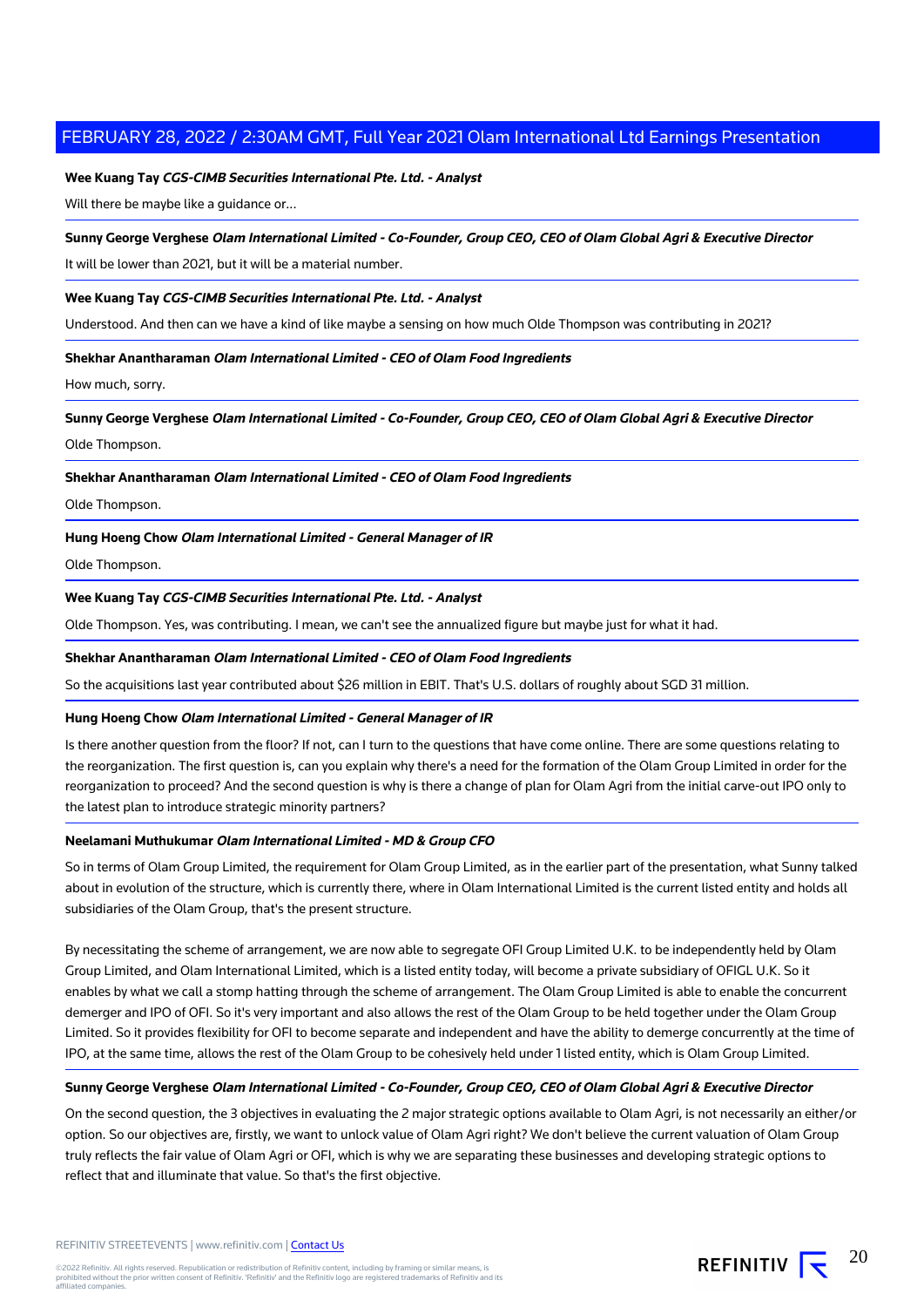The second objective is we want to see whether we can attract strategic partners that will allow us to catalyze the growth of Olam Agri. So we talked about food security agenda, et cetera. Are there strategic partners that we could align with, which will give us a significant leg up in catalyzing the future prospects and growth of Olam Agri, if they are very keen and focused on food security and managing food security and all that stuff. So that is one of the other objectives.

And the most important objective is that we want to try and make sure that we can dramatically de-gear Olam Group Limited because Olam Group has gestating assets. It has exit assets. It has incubating assets in terms of Engine 2. So we don't think it will have cash flows for a while that can, if you have a lot of debts, service that debt. So through doing potentially secondary sales in OFI or contemplating doing a secondary sale of stake that OG owns of Olam Agri, we will be able to release cash into Olam Group that will dramatically allow us to de-gear Olam Group's balance sheet and make it almost debt free over the next year or 2.

So these are the 3 things that we want to do to optimize between these 2 strategic options. So we could do in Phase 1 attract a substantial minority investor. And in Phase 2, do an IPO, right? So we could do both, first minority investors second IPO. If we do not succeed in attracting minority investor, we can do straight an IPO because we are prepared to do an IPO. So it can be and/or these 2 options.

#### **Hung Hoeng Chow Olam International Limited - General Manager of IR**

Thank you, Sunny. This question I would like to request Muthu to take this on. On the performance metrics, is there a reason why Olam Agri focuses on EBIT per tonne, while OFI focuses on EBIT margin? That's the first question.

And the second question is in relation to the bonds and perpetuals. Can we understand the rationale and plans behind separating the straight bonds and perps between the entities OFI and Olam Group? Are there plans to raise both bonds and perps from the individual entities or just bonds from OFI.

#### **Neelamani Muthukumar Olam International Limited - MD & Group CFO**

So the first question is...

#### **Hung Hoeng Chow Olam International Limited - General Manager of IR**

On the performance metrics?

#### **Neelamani Muthukumar Olam International Limited - MD & Group CFO**

Yes. So what is appropriate for the businesses. So for example, if you look at Olam Agri, Olam Agri has got two segments in Food & Feed, which is Organization & Merchandising and Value-added Processing. And the second platform is fibre, ag-industrials and ag services. Most of which the nature of the businesses is more into trading and supply chain type nature of businesses.

So it better reflects if you are able to focus on EBIT per tonne. So that automatically signifies and relates to the margin expansion that one can track and monitor. In the case of OFI, because the nature of the business is more into Ingredients & Solutions, which is more about value-added processing. The expansion of margin is better reflected by tracking and monitoring EBIT margin, so it's slightly different in terms of the focus because OFI is not focused on volumes, but it is more on margins.

So it is better to actually track EBIT margin growth rather than EBIT per tonne. Unlike in Olam Agri, where there is significant volumes that are traded and managed through supply chains. So hence, in EBIT per tonne will be more appropriate metric to track and monitor to see that there is value addition that is happening.

On the second question, in terms of the debt restructuring, yes, both OFI and Olam Agri. Currently, Olam Agri is part of the Olam Group Limited, so we are technically looking at optimizing the debt portfolio for OFI and rest of the group. And there, depending on the type of instruments that are currently being already issued and currently in currency, let's say, for example the bonds, they are all linked to some underlying transaction like whether it is a sustainability-linked initiative or so hence, predominantly, if you look at the overall Olam Group footprint, OFI parts of the businesses have taken a lead on the sustainability front much earlier than what the rest of the group has been

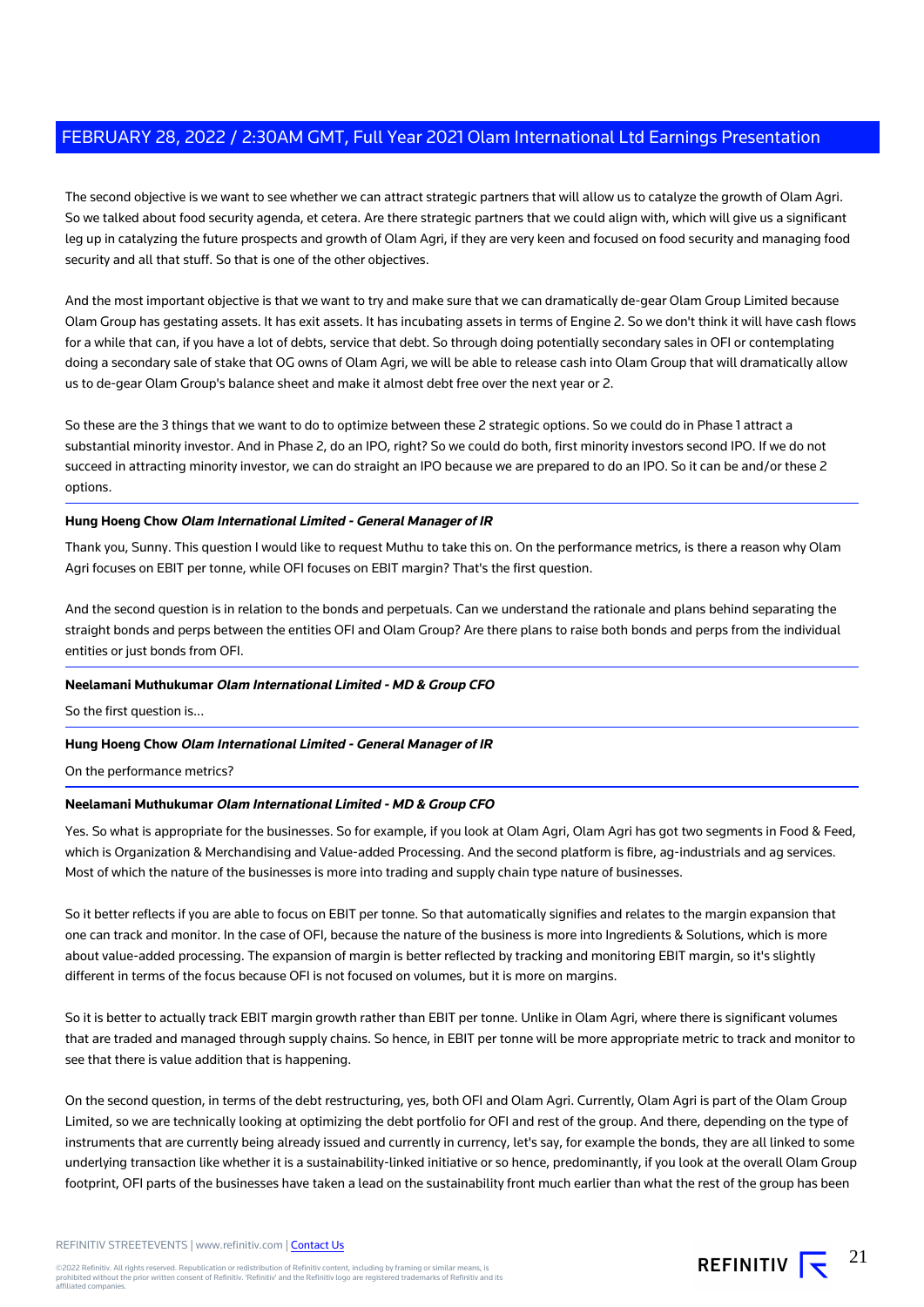doing. So most of the bonds that we have issued had underlying linkage to some of these initiatives. And hence, they are automatically preferred to be under the OFI portfolio.

Olam Agri, here again, if you look at the invested capital profile, the fixed capital intensity is lesser in Olam Agri as compared to the fixed capital intensity in OFI. So the natural preference for Olam Agri would be to look at more short-term borrowings to support its working capital requirements. While there will be definitely some bonds and perpetuals that can be raised to ensure that we are able to navigate through any short term price increases or unrelated spikes on working capital. The natural tendency would be to have more long-term instruments in OFI relative to what will be in Olam Agri because of the nature of invested capital structure that is there in these 2 operating groups.

#### **Shekhar Anantharaman Olam International Limited - CEO of Olam Food Ingredients**

Probably, if I can just add 2 quick points. Even in OFI, like I mentioned, we are looking at EBIT growth higher than volume growth as the basis for margin expansion. So that could be EBIT per tonne or EBIT margins and EBIT margins always have a price impact and therefore, at outlier price up or down, you could have EBIT margins being exaggerated. So it is really about EBIT growth being the prime driver. And on the -- as far as the bonds are concerned, I guess, like Muthu mentioned, for each of the group, the capital structure and the balance sheet is quite different. So subsequent to the demerger, of I might have a very different kind of debt portfolio, which will be something that we'll decide once that demerger is concluded.

At this point of time, what is very important is that we've got a transitory debt restructuring in place, which ensure that all operating groups are equipped to manage this whole transition in a very compact and comfortable manner.

#### **Hung Hoeng Chow Olam International Limited - General Manager of IR**

Thank you, Shekhar and Muthu. We're running out of time, thank you for your patience. I would like to just jump into the teleconference line to see if there's anyone who would like to ask a question. Operator, can you open up the line, please?

#### **Operator**

(Operator Instructions) We have no phone questions at this time. Thank you.

#### **Hung Hoeng Chow Olam International Limited - General Manager of IR**

Thank you very much. Can I check if there's any questions from the floor? If not, I would like to bring this session to a close, and we'd like to thank you very much for coming in for this results briefing and for tuning into this results briefing. As much as we would like to interact with you, but of course, be mindful of the restrictions that are currently in place for big group gathering and briefing like this. So we'd like to thank you and would like to just do a fist pump and say, let's meet again on a one-on-one basis. Thank you.

#### **Sunny George Verghese Olam International Limited - Co-Founder, Group CEO, CEO of Olam Global Agri & Executive Director**

Thank you.

## **Shekhar Anantharaman Olam International Limited - CEO of Olam Food Ingredients**

#### Thank you.

**Sunny George Verghese Olam International Limited - Co-Founder, Group CEO, CEO of Olam Global Agri & Executive Director**

Thanks a lot.

#### **DISCLAIMER**

Refinitiv reserves the right to make changes to documents, content, or other information on this web site without obligation to notify any person of such changes

In the conference calls upon which Event Briefs are based, companies may make projections or other forward-looking statements regarding a variety of items. Such forward-looking statements are based upon current expectations and involve risks and uncertainties. Actual results may differ materially from those stated in any forward-looking statement based on a number of important factors and risks,